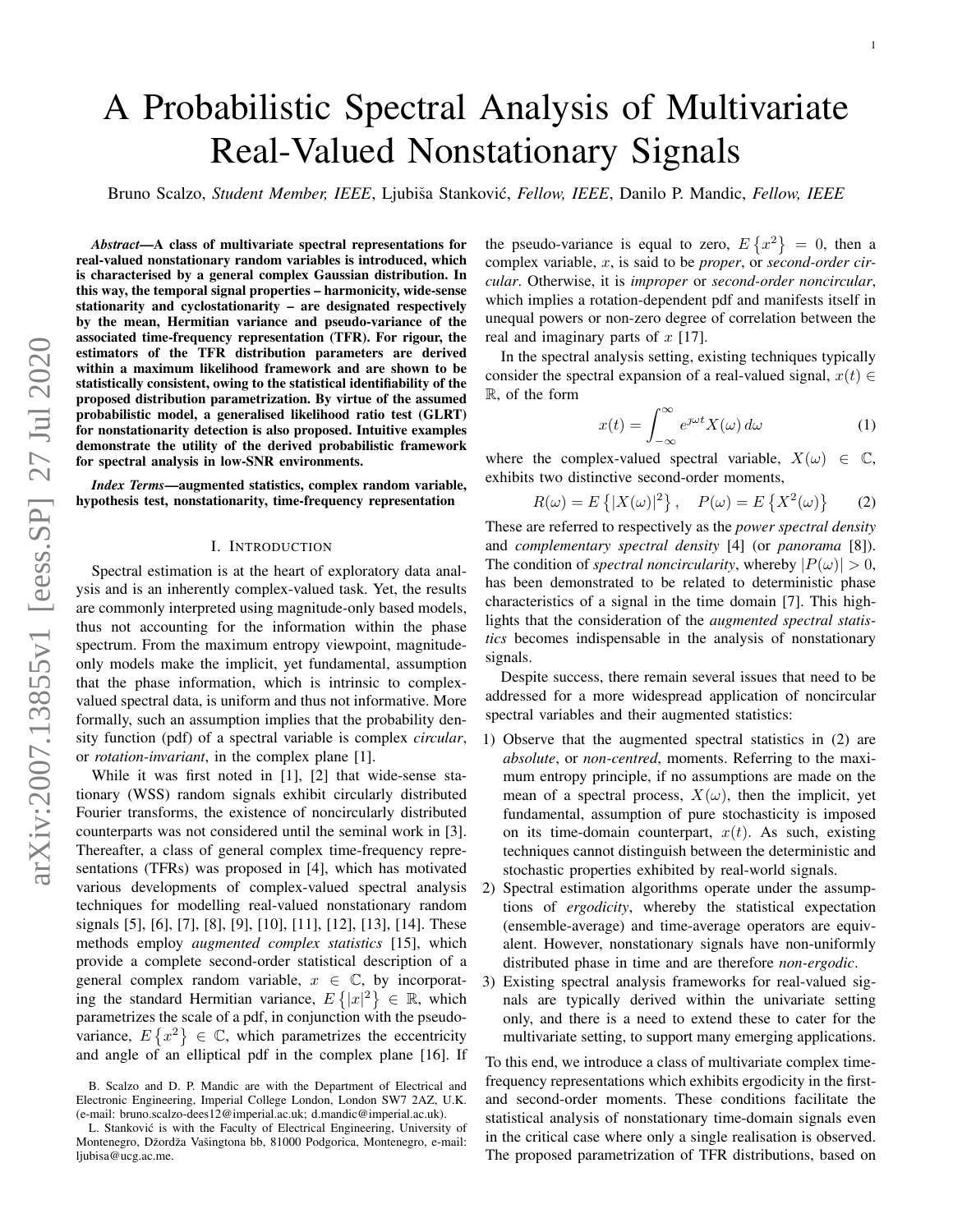the mean and second-order central moments, is shown to allow for a rigorous and unifying treatment of a general class of multivariate nonstationary real-valued temporal signals which describe both deterministic and stochastic behaviours, a typical case in real-world signals.

The rest of this paper is organized as follows. Section II-B provides a maximum entropy viewpoint of existing spectral estimation techniques and motivates the need for general complex Gaussian distributed TFRs, which are shown to describe a broad class of nonstationary time-domain signals in Section III. A compact formulation of the spectral statistics is derived in Section IV to enable the derivation of their estimators in Section V. Lastly, a GLRT detector for nonstationarity is proposed in Section VI. Numerical examples are provided and demonstrate the advantages of the proposed probabilistic framework for spectral analysis even in low-SNR environments.

## II. MULTIVARIATE COMPLEX TFR

## *A. Notation*

We employ the following notation, whereby the Fourier transform of a function,  $x(t) \in \mathbb{R}$ , is given by a complex spectral representation,  $X(\omega) \in \mathbb{C}$ , that is

$$
x(t) \xleftarrow{\mathcal{F}} X(\omega) \tag{3}
$$

Similarly, the Fourier transform of a vector-valued function,  $\mathbf{x}(t) \in \mathbb{R}^N$ , is given by  $\mathbf{x}(\omega) \in \mathbb{C}^N$ , that is

$$
\mathbf{x}(t) \stackrel{\mathcal{F}}{\longleftrightarrow} \mathbf{x}(\omega) \tag{4}
$$

The above mapping implies the element-wise mapping in (3).

For convenience, and with a slight abuse of notation, the absolute value, denoted by the symbol  $|\cdot|$ , and trigonometric operators, denoted by  $\angle(\cdot)$  and cos( $\cdot$ ), are employed in an element-wise manner when the argument is vector- or matrixvalued. Otherwise, the symbol  $\odot$  is employed to denote the Hadamard (element-wise) product.

#### *B. Maximum entropy spectral representations*

We begin by demonstrating that standard spectral models implicitly impose the assumption of pure temporal stochastic signals and hence fail to model deterministic temporal properties. To see this, consider the spectral expansion of a signal,  $x(t) \in \mathbb{R}$ , in (1). Typically, our *a priori* knowledge of a signal is limited to the following statistical conditions:

i) *Square integrability*,

$$
\int_{-\infty}^{\infty} x^2(t) \, dt < \infty \tag{5}
$$

ii) *Mean-square ergodicity* (Parseval's theorem),

$$
\int_{-\infty}^{\infty} x^2(t) dt = \int_{-\infty}^{\infty} |X(\omega)|^2 d\omega \tag{6}
$$

In such situations of limited knowledge, it is natural to resort to the *maximum entropy principle* [18], which states that the most representative random process maximises entropy given the currently available knowledge. From this viewpoint, the stochastic model which best represents the spectral process,  $X(\omega) \in \mathbb{C}$ , is a zero-mean circularly distributed Gaussian random variable [19], [20], which exhibits the following firstand second-order moments

$$
E\left\{X(\omega)\right\} = 0, \ E\left\{X^2(\omega)\right\} = 0, \ E\left\{|X(\omega)|^2\right\} = R(\omega) \tag{7}
$$

Upon inspecting the moments of the time-domain counterpart,

$$
E\left\{x(t)\right\} = \int_{-\infty}^{\infty} e^{j\omega t} E\left\{X(\omega)\right\} d\omega = 0
$$
 (8)

$$
\text{var}\left\{x(t)\right\} = \int_{-\infty}^{\infty} E\left\{|X(\omega)|^2\right\} d\omega = \int_{-\infty}^{\infty} R(\omega) d\omega \quad (9)
$$

we find that the time-domain signal represents a zero-mean Gaussian distributed random variable, given by

$$
x \sim \mathcal{N}\left(0, \int_{-\infty}^{\infty} R(\omega) \, d\omega\right) \tag{10}
$$

In other words, in classical spectral analysis the assumption of *pure temporal stochasticity* is implicitly imposed. To address this issue, it is necessary to assert statistical assumptions on the *mean* of the spectral representation, for instance, that  $M(\omega) = E\{X(\omega)\}\neq 0$ . In this way, we obtain the following deterministic (harmonic) signal

$$
m(t) = E\left\{x(t)\right\} = \int_{-\infty}^{\infty} e^{j\omega t} M(\omega) d\omega \tag{11}
$$

The benefits of employing such statistical assumptions will be investigated in this work.

# *C. Multivariate complex TFR with ergodicity in the moments*

In practice, we typically deal with single realisations of finite duration; we can therefore assume that the signal under consideration is of finite power and has a well-defined timeaverage, which implies respectively the conditions of *square*  $(L_2$ -norm) and *absolute*  $(L_1$ -norm) *integrability*, given by

$$
\lim_{T \to \infty} \frac{1}{T} \int_{-\frac{T}{2}}^{\frac{T}{2}} \|\mathbf{x}(t)\|_2 dt < \infty \tag{12}
$$

$$
\lim_{T \to \infty} \frac{1}{T} \int_{-\frac{T}{2}}^{\frac{T}{2}} \|\mathbf{x}(t)\|_1 dt < \infty \tag{13}
$$

Under these conditions, the real-valued signal,  $\mathbf{x}(t) \in \mathbb{R}^N$ , admits the following time-frequency expansion [21]

$$
\mathbf{x}(t) = \int_{-\infty}^{\infty} e^{\jmath\omega t} \mathbf{x}(t, \omega) \, d\omega \tag{14}
$$

where  $x(t, \omega) \in \mathbb{C}^N$  is the realisation of a spectral process at an angular frequency,  $\omega$ , and time instant, t.

To ensure that  $x(t)$  is real-valued, the Hermitian symmetry condition,  $x^*(t, \omega) = x(t, -\omega)$ , must be satisfied so that we can express (14) in terms of TFRs associated with the positive angular frequencies only, to yield

$$
\mathbf{x}(t) = \int_0^\infty \left[ e^{\jmath \omega t} \mathbf{x}(t, \omega) + e^{-\jmath \omega t} \mathbf{x}^*(t, \omega) \right] d\omega \tag{15}
$$

# *D. Augmented spectral statistics*

To cater for a broad variety of deterministic and stochastic time-domain signals, the TFR is assumed to be multivariate general complex Gaussian distributed [22], i.e.  $x(t, \omega)$  follows the linear model

$$
\mathbf{x}(t,\omega) = \mathbf{m}(\omega) + \mathbf{s}(t,\omega) \tag{16}
$$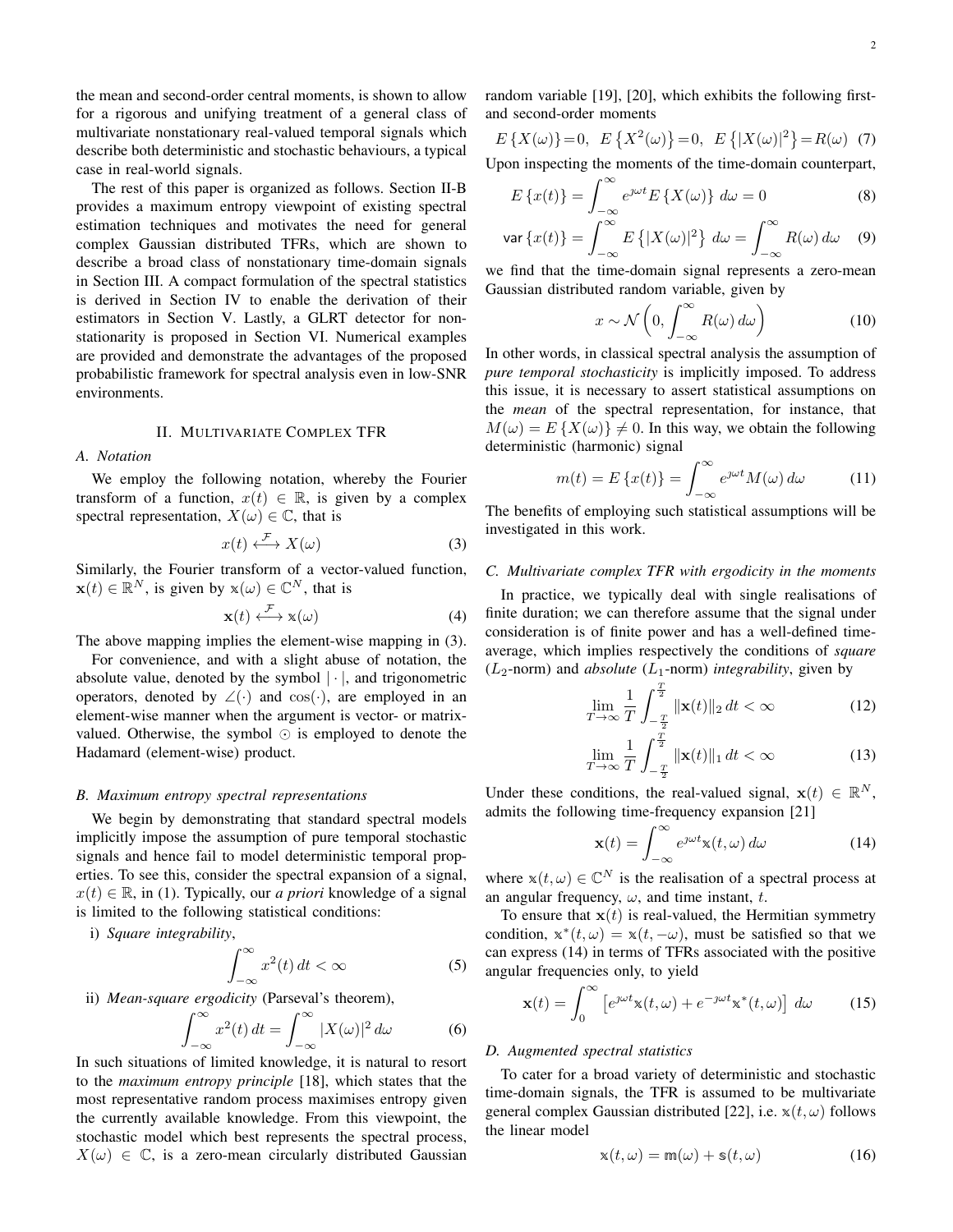where  $s(t, \omega) \in \mathbb{C}^N$  is a zero-mean stochastic process, while the time-invariant *spectral mean* is given by,

$$
E\left\{\mathbf{x}(t,\omega)\right\} = \mathbf{m}(\omega) \in \mathbb{C}^N \tag{17}
$$

In addition, the time-invariant *spectral covariance* and *spectral pseudo-covariance* are respectively defined as

$$
\text{cov}\left\{\mathbf{x}(t,\omega)\right\} = E\left\{\mathbf{s}(t,\omega)\mathbf{s}^{\mathsf{H}}(t,\omega)\right\} = \mathbb{R}(\omega) \quad (18)
$$
\n
$$
\text{pcov}\left\{\mathbf{x}(t,\omega)\right\} = E\left\{\mathbf{s}(t,\omega)\mathbf{s}^{\mathsf{T}}(t,\omega)\right\} = \mathbb{P}(\omega) \quad (19)
$$

where the bound 
$$
\|\mathbb{P}(\omega)\|_2 \le \|\mathbb{R}(\omega)\|_2
$$
 holds, by virtue of the Cauchy-Schwarz inequality.

As with multivariate complex variables in general, the TFR admits a compact *augmented representation* of the form

$$
\underline{\mathbf{x}}(t,\omega) = \begin{bmatrix} \mathbf{x}(t,\omega) \\ \mathbf{x}^*(t,\omega) \end{bmatrix} \in \mathbb{C}^{2N} \tag{20}
$$

which can be used to compactly parametrize the pdf of  $x(t, \omega)$ as follows [22]

$$
p(\underline{\mathbf{x}},t,\omega) = \frac{\exp\left[-\frac{1}{2}(\underline{\mathbf{x}}(t,\omega) - \underline{\mathbf{m}}(\omega))^\mathsf{H}\underline{\mathbf{R}}^{-1}(\omega)(\underline{\mathbf{x}}(t,\omega) - \underline{\mathbf{m}}(\omega))\right]}{\pi^N \det^{\frac{1}{2}}(\underline{\mathbf{R}}(\omega))}
$$
(21)

with

$$
\underline{\mathfrak{m}}(\omega) = E\left\{ \underline{\mathbf{x}}(t,\omega) \right\} = \begin{bmatrix} \mathfrak{m}(\omega) \\ \mathfrak{m}^*(\omega) \end{bmatrix}
$$
(22)

$$
\underline{\mathbb{R}}(\omega) = \text{cov}\left\{\underline{\mathbb{x}}(t,\omega)\right\} = \begin{bmatrix} \mathbb{R}(\omega) & \mathbb{P}(\omega) \\ \mathbb{P}^*(\omega) & \mathbb{R}^*(\omega) \end{bmatrix} \tag{23}
$$

being respectively the augmented spectral mean and covariance. Therefore,  $x(t, \omega)$  is said to be distributed according to

$$
\underline{\mathbf{x}}(t,\omega) \sim \mathcal{CN}\left(\underline{\mathbf{m}}(\omega), \underline{\mathbf{R}}(\omega)\right) \tag{24}
$$

Furthermore, if the time-frequency representations exhibit *non-orthogonal bin-to-bin increments*, then it is necessary to also consider the following *dual-frequency statistics* (for  $\omega \neq \nu$ )

$$
\text{cov}\left\{\mathbf{x}(t,\omega),\mathbf{x}(t,\nu)\right\} = E\left\{\mathbf{s}(t,\omega)\mathbf{s}^{\mathsf{H}}(t,\nu)\right\} = \mathbb{R}(\omega,\nu) \tag{25}
$$

$$
\text{pcov}\left\{\mathbf{x}(t,\omega),\mathbf{x}(t,\nu)\right\} = E\left\{\mathbf{s}(t,\omega)\mathbf{s}^{\mathsf{T}}(t,\nu)\right\} = \mathbb{P}(\omega,\nu) \tag{26}
$$

which are respectively referred to as the *dual-frequency spectral covariance* and *dual-frequency spectral pseudocovariance*, and exhibit the following properties

$$
\mathbb{R}(\omega,\nu) = \mathbb{R}^*(\nu,\omega) \tag{27}
$$

$$
\mathbb{P}(\omega,\nu) = \mathbb{P}(\nu,\omega) \tag{28}
$$

$$
\|\mathbb{P}(\omega,\nu)\|_2 \le \|\mathbb{R}(\omega,\nu)\|_2 \le \|\mathbb{R}(\omega)\|_2\|\mathbb{R}(\nu)\|_2 \tag{29}
$$

owing to the Cauchy-Schwarz inequality [4].

Remark 1. Notice that the spectral moments in (17)-(19) are *centred*, which contrasts the usual spectral statistics based on the *absolute* or *non-centred* moments. It is therefore possible to express the standard power spectral density and and complementary spectral density [4], [5] (or panorama [8], [9], [10]), denoted respectively by  $\mathbb{R}(\omega)$  and  $\mathbb{P}(\omega)$ , in terms of the spectral mean and covariances as follows

$$
\tilde{\mathbb{R}}(\omega) = E\left\{ \mathbf{x}(t,\omega) \mathbf{x}^{\mathsf{H}}(t,\omega) \right\} = \mathbf{m}(\omega) \mathbf{m}^{\mathsf{H}}(\omega) + \mathbf{\mathbb{R}}(\omega) \quad (30)
$$

$$
\tilde{\mathbb{P}}(\omega) = E\left\{ \mathbf{x}(t,\omega)\mathbf{x}^{\mathsf{T}}(t,\omega) \right\} = \mathbf{m}(\omega)\mathbf{m}^{\mathsf{T}}(\omega) + \mathbb{P}(\omega) \quad (31)
$$

This shows that the mean and covariance information become entangled when employing the legacy absolute (non-centred) spectral statistics. This result also highlights that the power spectrum is inadequate for detecting harmonics in low signalto-noise ratio environments, since  $\|\mathbb{R}(\omega)\| \gg \|\mathbb{m}(\omega)\|^2$ . Recall from (11) that harmonics are also parametrized by the spectral mean,  $m(\omega)$ , while Gaussian noise is parametrized by the covariance,  $\mathbb{R}(\omega)$ . The power spectral density of the harmonics,  $\mathbb{R}(\omega)$ , would therefore be dominated by the power associated with the noise, thereby rendering the harmonic indistinguishable from the noise.

## *E. Temporal moments*

To gain insight into the physical meaning of the spectral moments, it is useful to re-express these statistics directly in the time domain by means of the inverse Fourier transform. For instance, the spectral mean exhibits the following relationship

$$
\mathbf{m}(\omega) = E\left\{\mathbf{x}(t,\omega)\right\} = \int_{-\infty}^{\infty} e^{-\jmath\omega t} E\left\{\mathbf{x}(t)\right\} dt
$$

$$
= \int_{-\infty}^{\infty} e^{-\jmath\omega t} \mathbf{m}(t) dt \tag{32}
$$

(21) where

$$
\mathbf{m}(t) = E\left\{ \mathbf{x}(t) \right\} \tag{33}
$$

is the *time-varying ensemble mean* of  $\mathbf{x}(t)$ .

Upon introducing the zero-mean (centred) time-domain process,  $s(t) = x(t) - m(t)$ , from (25)–(26) we can express the dual-frequency spectral covariances as follows

$$
\mathbb{R}(\omega,\nu) = E\left\{\mathbb{s}(t,\omega)\mathbb{s}^{\mathsf{H}}(t,\nu)\right\}
$$
  
= 
$$
\int_{-\infty}^{\infty} \int_{-\infty}^{\infty} e^{-j(\omega t_1 - \nu t_2)} E\left\{\mathbf{s}(t_1)\mathbf{s}^{\mathsf{T}}(t_2)\right\} dt_1 dt_2
$$
  
= 
$$
\int_{-\infty}^{\infty} \int_{-\infty}^{\infty} e^{-j(\omega t_1 - \nu t_2)} \mathbf{R}(t_1, t_2) dt_1 dt_2
$$
 (34)

$$
\mathbb{P}(\omega,\nu) = E\left\{\mathbf{s}(t,\omega)\mathbf{s}^{\mathsf{T}}(t,\nu)\right\}
$$
  
= 
$$
\int_{-\infty}^{\infty} \int_{-\infty}^{\infty} e^{-j(\omega t_1 + \nu t_2)} E\left\{\mathbf{s}(t_1)\mathbf{s}^{\mathsf{T}}(-t_2)\right\} dt_1 dt_2
$$
  
= 
$$
\int_{-\infty}^{\infty} \int_{-\infty}^{\infty} e^{-j(\omega t_1 + \nu t_2)} \mathbf{P}(t_1, t_2) dt_1 dt_2
$$
(35)

to obtain the second-order temporal statistics

$$
\mathbf{R}(t_1, t_2) = E\left\{ \mathbf{s}(t_1) \mathbf{s}^{\mathsf{T}}(t_2) \right\} \tag{36}
$$

$$
\mathbf{P}(t_1, t_2) = E\left\{ \mathbf{s}(t_1) \mathbf{s}^{\mathsf{T}}(-t_2) \right\} \tag{37}
$$

which we refer to respectively as the ensemble *autocovariance* and *autoconvolution functions* of  $\mathbf{x}(t)$ .

Remark 2. The requirement of employing the complementary statistics to fully describe the complex spectral variables has a physically meaningful interpretation in the time domain. This is equivalent to exploiting the information arising from the *time-symmetry* of  $\mathbf{x}(t)$ , which is captured by the autoconvolution in (37). This property was first investigated for univariate signals in [8].

Remark 3. Observe that the time-domain statistics in (33) and (36)-(37) are defined using the expectation (ensembleaverage) operator. Therefore, for general nonstationary signals with non-uniformly distributed phase in time, these statistics cannot be evaluated using the time-average operator owing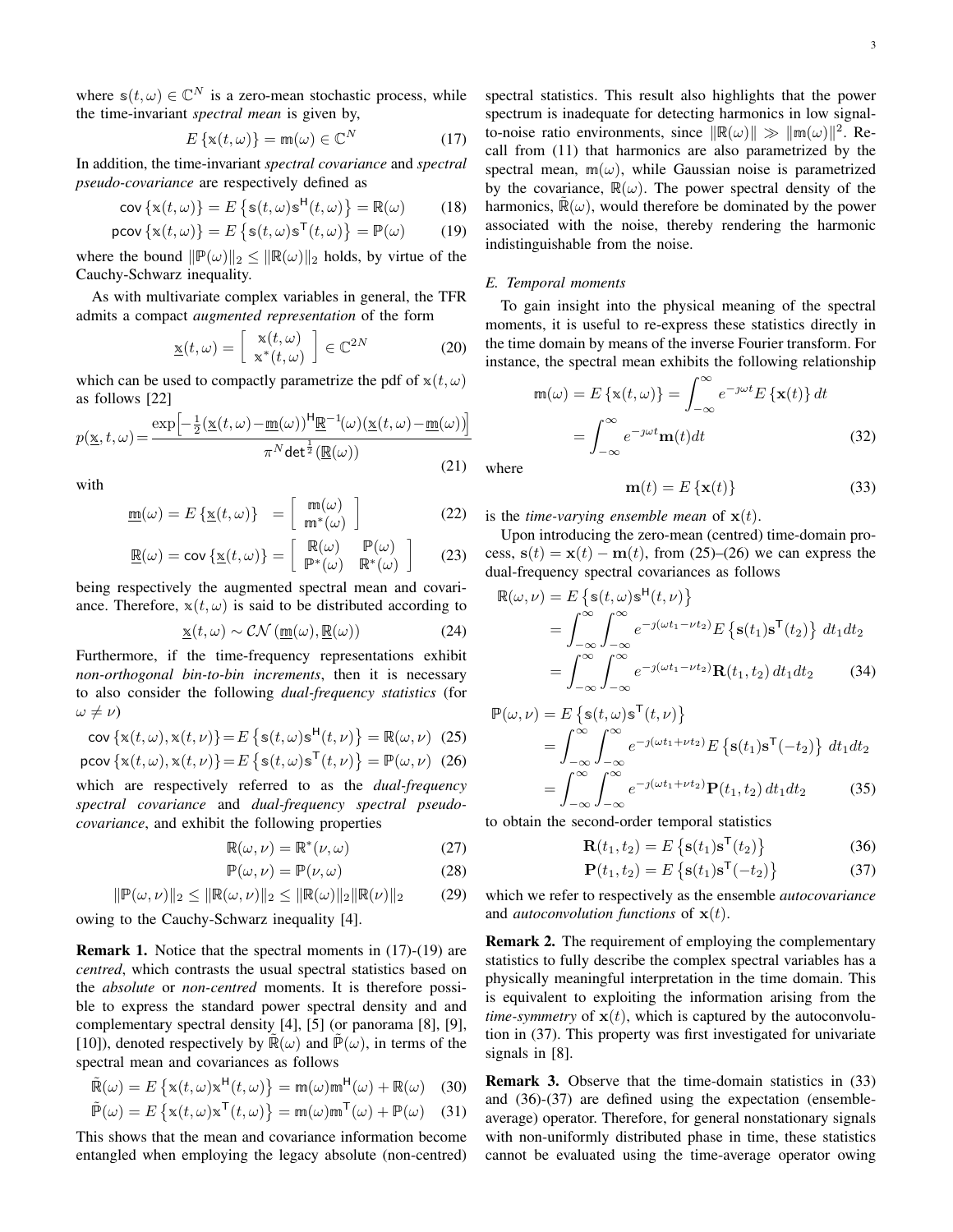to their *non-ergodicity*. However, by virtue of the proposed framework, their TFRs,  $x(t, \omega)$ , do exhibit ergodicity in the time-frequency domain. We demonstrate in the sequel that these statistics can be computed, even in the critical case where a single realisation of  $x(t)$  is observed.

# III. A CLASS OF NONSTATIONARY SIGNALS WITH TIME-INVARIANT SPECTRAL STATISTICS

We now introduce a class of multivariate real-valued nonstationary temporal signals which exhibits the time-invariant spectral statistics introduced in Section II-C.

Owing to the linearity property of the Fourier transform in (14), it follows that if the TFRs are multivariate complex Gaussian distributed, that is,  $\underline{x}(t, \omega) \sim \mathcal{CN}(\underline{m}(\omega), \underline{R}(\omega)),$ then their time-domain counterpart,  $x(t)$ , is also multivariate Gaussian distributed, since a linear function of Gaussian random variables is also Gaussian distributed. The signal,  $x(t)$ , is therefore distributed according to

$$
\mathbf{x}(t) \sim \mathcal{N}\left(\mathbf{m}(t), \mathbf{R}(t)\right) \tag{38}
$$

where  $\mathbf{m}(t) \in \mathbb{R}^N$  and  $\mathbf{R}(t) \in \mathbb{R}^{N \times N}$  are the time-varying mean vector and covariance matrix, defined respectively as

$$
\mathbf{m}(t) = E\left\{ \mathbf{x}(t) \right\} \tag{39}
$$

$$
\mathbf{R}(t) = \text{cov}\left\{\mathbf{x}(t)\right\} \tag{40}
$$

which are a function of the spectral statistics, as is shown next.

**Remark 4.** Observe that the time-varying statistics of  $x(t)$ in (39)-(40) are defined using the expectation operator, and therefore cannot be estimated using the time-average operator in the time domain. Following from Remark 3, we show in the sequel that it is possible to instead estimate time-varying statistics in the time-frequency domain, where the ergodicity condition applies.

#### *A. Harmonic signal*

From (39), consider the statistical expectation of the spectral expansion of  $x(t)$  as in (14), to yield

$$
\mathbf{m}(t) = E\left\{ \mathbf{x}(t) \right\} = \int_{-\infty}^{\infty} e^{j\omega t} E\left\{ \mathbf{x}(t,\omega) \right\} d\omega = \int_{-\infty}^{\infty} e^{j\omega t} \mathbf{m}(\omega) d\omega \tag{41}
$$

Alternatively, we can employ the equivalent formulation

$$
\mathbf{m}(t) = \int_0^\infty \cos\left(\omega t + \angle \mathbf{m}(\omega)\right) \odot |\mathbf{m}(\omega)| \, d\omega \tag{42}
$$

Therefore, the time-varying mean of  $x(t)$  is also a multivariate real-valued *harmonic* signal. Notice that for  $\omega = 0$  the signal reduces to a multivariate DC component.

Remark 5. Based on (41)–(42), observe that harmonics are solely parametrized by the spectral mean. Therefore, the task of estimating or detecting harmonics reduces to a *first-order* statistical technique, whereby only the spectral mean needs to be considered. This contrasts the legacy spectral methods which employ absolute second-order statistics, such as the autocorrelation matrix, the power spectrum or the complementary spectrum, to estimate harmonics (see also Remark 1).

Example 1. For illustration purposes, Fig. 1 shows a single realisation of a univariate *harmonic* signal, denoted by  $x(t)$  ∼  $\mathcal{N}(m(t), 0)$ , which exhibits a non-zero spectral mean at an angular frequency  $\omega_0 \neq 0$ , that is,  $|M(\omega_0)| > 0$ . The timevarying mean is thus given by

$$
m(t) = \cos(\omega_0 t + \angle M(\omega_0)) |M(\omega_0)| \tag{43}
$$



Fig. 1: A single realisation of a harmonic signal (left panel) and its associated spectral moments (right panel).

## *B. General cyclostationary signal*

Following from the relation in (40), and upon introducing the centred signal,  $s(t) = x(t) - m(t)$ , consider the covariance of the spectral expansion of  $x(t)$  as in (14), to obtain

$$
\mathbf{R}(t) = \mathbf{cov}\left\{\mathbf{x}(t)\right\} = E\left\{\mathbf{s}(t)\mathbf{s}^{\mathsf{T}}(t)\right\}
$$

$$
= \int_{-\infty}^{\infty} \int_{-\infty}^{\infty} \left[e^{j(\omega-\nu)t} \mathbb{R}(\omega,\nu) + e^{j(\omega+\nu)t} \mathbb{P}(\omega,\nu)\right] d\omega d\nu
$$

$$
= \int_{0}^{\infty} \int_{0}^{\infty} \left[\cos\left((\omega-\nu)t + \angle \mathbb{R}(\omega,\nu)\right) \odot |\mathbb{R}(\omega,\nu)| + \cos\left((\omega+\nu)t + \angle \mathbb{P}(\omega,\nu)\right) \odot |\mathbb{P}(\omega,\nu)|\right] d\omega d\nu \tag{44}
$$

Therefore, the time-varying covariance of  $x(t)$  consists of a sum of *general cyclostationary* components, each modulated at an angular frequency,  $\omega$ .

Remark 6. The class of real-valued cyclostationary signals introduced by the seminal work in [23], [24], [25] is a special case of the proposed class parametrized by the covariance in (44), whereby only the spectral Hermitian covariances,  $\mathbb{R}(\omega, \nu)$ , are considered. On the other hand, the model proposed in this work also considers the spectral complementary covariances,  $\mathbb{P}(\omega, \nu)$ , and can therefore cater for a more general class of nonstationary signals, as shown next.

Example 2. Fig. 2 shows a single realisation of a univariate *general cyclostationary* signal,  $x(t) \sim \mathcal{N}(0, r(t))$ , with a nonzero spectral Hermitian variance and pseudo-variance, at an angular frequency  $\omega_0 \neq 0$ , such that,  $|R(\omega_0)| \geq |P(\omega_0)| > 0$ . The signal therefore has a time-varying variance of the form

$$
r(t) = R(\omega_0) + \cos(2\omega_0 t + \angle P(\omega_0)) |P(\omega_0)| \tag{45}
$$



Fig. 2: A single realisation of a general cyclostationary signal (left panel) and its associated spectral moments (right panel).

Next, consider the following special cases of (44):

*1) Wide-sense stationary signal:* Consider the case where the spectral Hermitian covariance is non-zero only on the stationary manifold ( $\omega = \nu$ ), that is,  $\mathbb{R}(\omega, \nu) = 0$  for  $\omega \neq \nu$ ,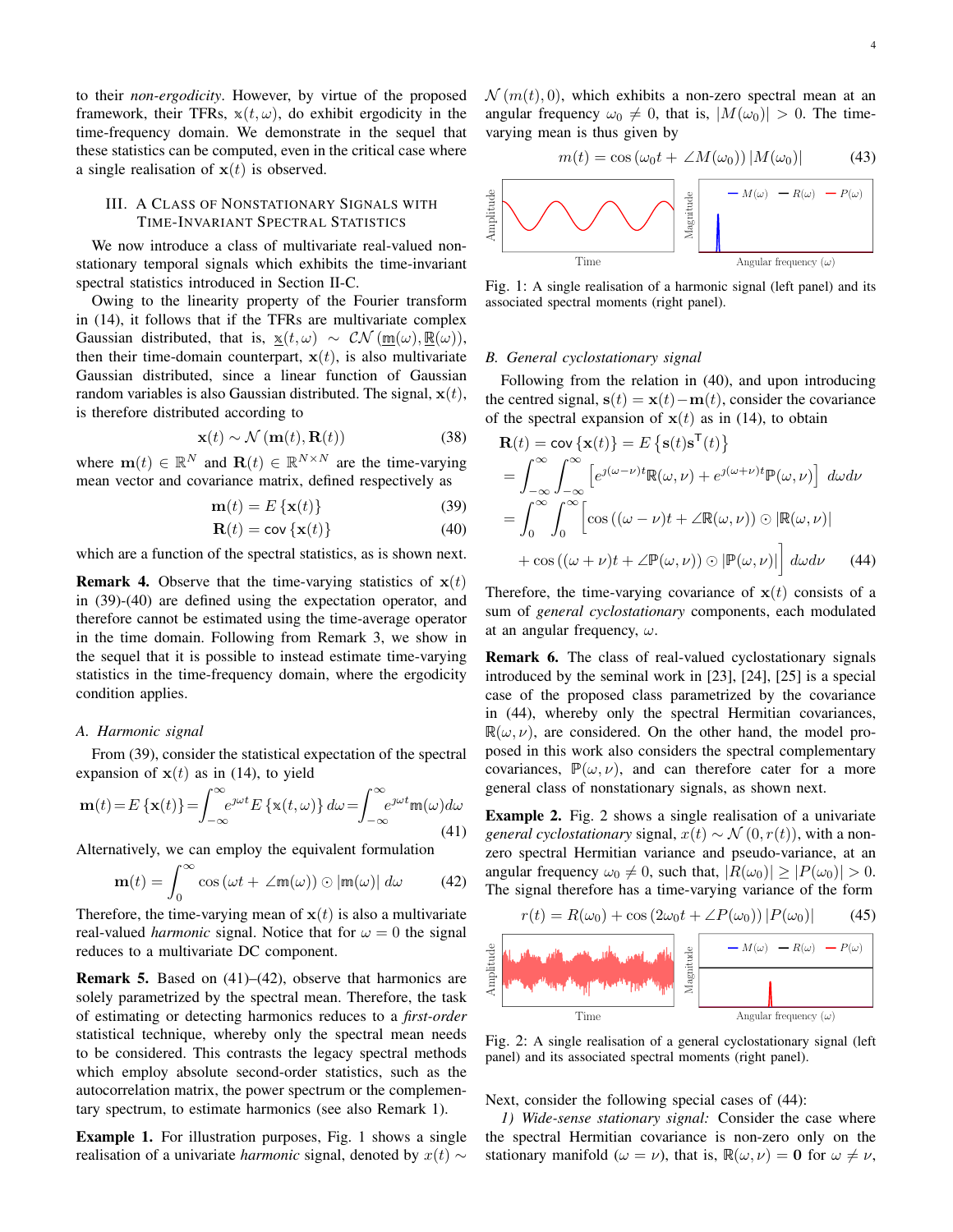and the TFR is circularly distributed, with  $\mathbb{P}(\omega, \nu) = 0$  for all  $\omega, \nu$ . Then, the stationary signal,  $s(t)$ , is wide-sense stationary. To see this, observe that the general cyclostationary covariance in (44) reduces to the time-invariant covariance

$$
\mathbf{R}(t) = \int_0^\infty \cos\left(\angle \mathbb{R}(\omega)\right) \odot \left|\mathbb{R}(\omega)\right| \, d\omega \tag{46}
$$

Example 3. Fig. 3 displays a single realisation of a univariate *wide-sense stationary* signal with non-zero spectral Hermitian variance at all frequencies, that is,  $R(\omega) > 0$  and  $P(\omega) = 0$ for all  $\omega$ . The variance of the signal is time-invariant, since



Fig. 3: A single realisation of a wide-sense stationary signal (left panel) and its associated spectral moments (right panel).

*2) Pure cyclostationary process:* Consider the case where the TFRs are *maximally noncircular*, or *rectilinear*, whereby  $\|\mathbb{P}(\omega, \nu)\|_2 = \|\mathbb{R}(\omega, \nu)\|_2$ . Using well-known trigonometric identities, the general cyclostationary covariance in (44) reduces to its purely cyclostationary counterpart, given by

$$
\mathbf{R}(t) = \int_0^\infty \int_0^\infty \cos\left(\omega t + \mathbf{A}_{\omega\nu}\right) \odot \cos\left(\nu t + \mathbf{B}_{\omega\nu}\right) \odot |\mathbb{R}(\omega, \nu)| d\omega d\nu \tag{48}
$$

with

$$
\mathbf{A}_{\omega\nu} = \frac{1}{2} \bigg( \angle \mathbb{P}(\omega, \nu) + \angle \mathbb{R}(\omega, \nu) \bigg) \tag{49}
$$

$$
\mathbf{B}_{\omega\nu} = \frac{1}{2} \bigg( \angle \mathbb{P}(\omega, \nu) - \angle \mathbb{R}(\omega, \nu) \bigg) \tag{50}
$$

Example 4. Fig. 4 illustrates a single realisation of a univariate *purely cyclostationary* signal with non-zero spectral Hermitian variance and pseudo-variance at an angular frequency  $\omega_0$ , whereby  $R(\omega_0) = |P(\omega_0)| > 0$ . The signal therefore has a time-varying variance of the form

$$
r(t) = \cos^2\left(\omega_0 t + \frac{1}{2}\angle P(\omega_0)\right) R(\omega_0)
$$
 (51)



Fig. 4: A single realisation of a wide-sense stationary signal (left panel) and its associated spectral moments (right panel).

Example 5. With reference to Remark 1, we next demonstrate the benefits of employing the proposed centred spectral moments over the legacy absolute second-order spectral moments (power spectrum and complementary spectrum). Consider a single realisation of a univariate general nonstationary signal in Fig. 5(a). The signal consists of two harmonics at different angular frequencies embedded in general cyclostationary noise (shown in Fig. 5(b)). Observe that the signal constituents are completely *identifiable* when employing the centred spectral moments in Fig. 5(c), whereby: (i)  $M(\omega)$  designates the harmonics; (ii)  $R(\omega)$  designates the WSS component; and (iii)  $P(\omega)$  designates the degree of cyclostationarity. In contrast, the absolute second-order moments,  $R(\omega)$  and  $P(\omega)$ , cannot distinguish between the harmonic and stochastic components, as shown in Fig. 5(d).



Fig. 5: Spectral analysis of a real-valued nonstationary signal. (a) A single realisation. (b) The constituents of the signal in (a). (c) The centred spectral moments. (d) The absolute spectral moments.

#### IV. AUGMENTED SPECTRAL STATISTICS

Consider a multivariate nonstationary signal which exhibits a discrete frequency spectrum, consisting of  $M$  frequency bins,  $\omega = [\omega_1, ..., \omega_M]$ . The spectral expansion of  $x(t)$  in (15) would therefore become

$$
\mathbf{x}(t) = \frac{1}{\sqrt{2M}} \sum_{m=1}^{M} \left[ e^{\jmath \omega_m t} \mathbf{x}(t, \omega_m) + e^{-\jmath \omega_m t} \mathbf{x}^*(t, \omega_m) \right] (52)
$$

Remark 7. Unlike the conventional DFT, the normalization by the constant,  $\frac{1}{\sqrt{2}}$  $\frac{1}{2M}$  in (52), provides a rigorous mapping of coordinates from the time-domain to the time-frequency domain through a pure rotation in the complex plane, thus preserving both the orthogonality and the norm [26].

To facilitate the analysis in this work, we express (52) in a compact form by stacking the TFRs associated with each frequency bin to form the matrix

$$
\mathbb{X}(t,\omega) = [\mathbf{x}(t,\omega_1), \quad \dots, \quad \mathbf{x}(t,\omega_M) \ ] \in \mathbb{C}^{N \times M} \quad (53)
$$

The expansion in (52) can thus be expressed in a matrix form

$$
\mathbf{x}(t) = \frac{1}{\sqrt{2M}} \left( \mathbb{X}(t, \omega) e^{\jmath \Omega t} \mathbf{1}_M + \mathbb{X}^*(t, \omega) e^{-\jmath \Omega t} \mathbf{1}_M \right) \tag{54}
$$

where  $\Omega = \text{diag}(\omega) \in \mathbb{R}^{M \times M}$  is the diagonal matrix of angular frequencies, and  $\mathbf{1}_M \in \mathbb{R}^M$  is a vector of ones.

Moreover, we can employ the vec-operator and Kronecker product, which together yield  $\text{vec}(\mathbf{A}\mathbf{B}) = (\mathbf{B}^\mathsf{T} \otimes \mathbf{I}) \text{vec}(\mathbf{A}),$ so as to obtain the following simplified expression

$$
\frac{1}{\sqrt{2M}}\mathbb{X}(t,\omega)e^{j\Omega t}\mathbf{1}_M = \frac{1}{\sqrt{2M}}\left(\mathbf{1}_M^{\mathsf{T}}e^{j\Omega t} \otimes \mathbf{I}_N\right)\text{vec}(\mathbb{X}(t,\omega))
$$

$$
= \Phi(t,\omega)\mathbb{X}(t,\omega) \tag{55}
$$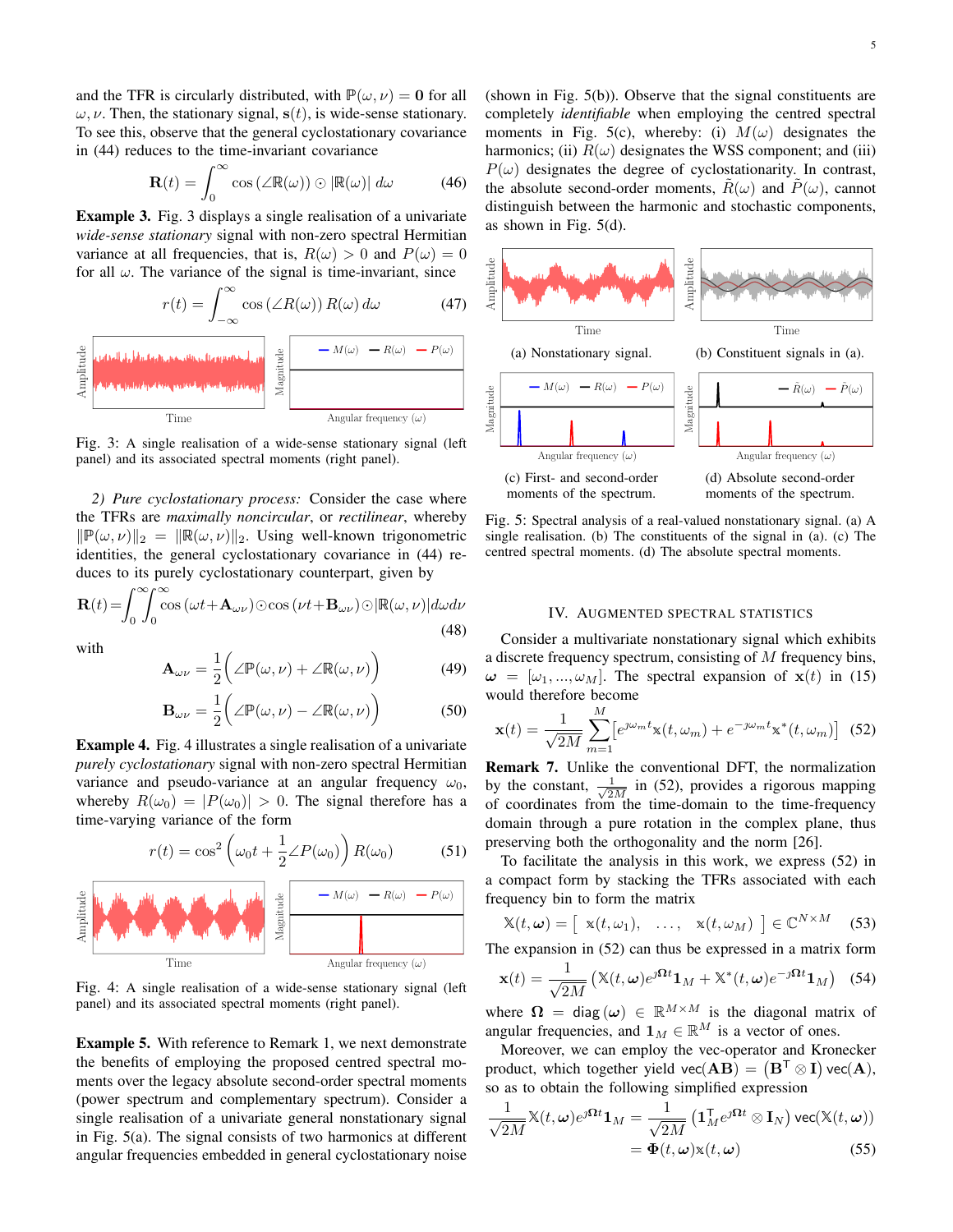where  $\Phi(t, \omega) \in \mathbb{C}^{N \times MN}$  is the *spectral basis*, defined as

$$
\mathbf{\Phi}(t,\omega) = \frac{1}{\sqrt{2M}} \left[ e^{\jmath\omega_1 t} \mathbf{I}_N, \dots, e^{\jmath\omega_M t} \mathbf{I}_N \right]
$$
(56)

with  $\mathbf{I}_N \in \mathbb{R}^{N \times N}$  being the identity matrix, and  $\mathbf{x}(t, \omega) \in \mathbb{R}^{M \times N}$  $\mathbb{C}^{MN}$  the *time-spectrum representation*, given by

$$
\mathbf{x}(t,\omega) = \begin{bmatrix} \mathbf{x}(t,\omega_1) \\ \vdots \\ \mathbf{x}(t,\omega_M) \end{bmatrix}
$$
 (57)

In this way, we can write (54) as

$$
\mathbf{x}(t) = \mathbf{\Phi}(t, \boldsymbol{\omega}) \mathbf{x}(t, \boldsymbol{\omega}) + \mathbf{\Phi}^*(t, \boldsymbol{\omega}) \mathbf{x}^*(t, \boldsymbol{\omega})
$$
 (58)

By defining the augmented forms of  $\mathbf{\Phi}(t, \omega)$  and  $\mathbf{x}(t, \omega)$  as

$$
\underline{\mathbf{\Phi}}(t,\boldsymbol{\omega}) = \left[\mathbf{\Phi}(t,\boldsymbol{\omega}),\mathbf{\Phi}^*(t,\boldsymbol{\omega})\right], \ \ \underline{\mathbf{x}}(t,\boldsymbol{\omega}) = \begin{bmatrix} \mathbf{x}(t,\boldsymbol{\omega}) \\ \mathbf{x}^*(t,\boldsymbol{\omega}) \end{bmatrix} \ (59)
$$

we obtain the compact formulation of the spectral expansion in (52), given by

$$
\mathbf{x}(t) = \underline{\mathbf{\Phi}}(t, \omega) \underline{\mathbf{x}}(t, \omega) \tag{60}
$$

Notice that  $\underline{\Phi}(t, \omega)$  is an orthogonal matrix owing to the normalization constant,  $\frac{1}{\sqrt{2}}$  $\frac{1}{2M}$  in (52), i.e.  $\underline{\Phi}(t,\omega)\underline{\Phi}^{\mathsf{H}}(t,\omega) = \mathbf{I}_N$ .

#### *A. Augmented spectral statistics*

With the augmented time-spectrum representation,  $\underline{\mathbf{x}}(t,\omega) \in \mathbb{C}^{2MN}$  in (57), it is now possible to jointly consider all of the dual-frequency spectral covariances in  $\omega$  through the proposed compact formulation. To see this, consider the following probabilistic model

$$
\underline{\mathbf{x}}(t,\omega) \sim \mathcal{CN}\left(\underline{\mathbf{m}}(\omega), \underline{\mathbf{R}}(\omega)\right) \tag{61}
$$

where  $\underline{\mathfrak{m}}(\omega) \in \mathbb{C}^{2MN}$  denotes the *augmented spectral mean*, defined as

$$
\underline{\mathbf{m}}(\boldsymbol{\omega}) = \left[ \begin{array}{c} \mathbf{m}(\boldsymbol{\omega}) \\ \mathbf{m}^*(\boldsymbol{\omega}) \end{array} \right], \quad \mathbf{m}(\boldsymbol{\omega}) = \left[ \begin{array}{c} \mathbf{m}(\omega_1) \\ \vdots \\ \mathbf{m}(\omega_N) \end{array} \right] \tag{62}
$$

and  $\mathbb{R}(\omega) \in \mathbb{C}^{2MN \times 2MN}$  denotes the *augmented spectral covariance*, given by

$$
\underline{\mathbb{R}}(\omega) = \left[ \begin{array}{cc} \mathbb{R}(\omega) & \mathbb{P}(\omega) \\ \mathbb{P}^*(\omega) & \mathbb{R}^*(\omega) \end{array} \right] \tag{63}
$$

$$
\mathbb{R}(\omega) = \left[ \begin{array}{ccc} \mathbb{R}(\omega_1) & \cdots & \mathbb{R}(\omega_1, \omega_M) \\ \vdots & \ddots & \vdots \end{array} \right] \qquad (64)
$$

$$
\mathbb{P}(\omega) = \begin{bmatrix} \mathbb{R}(\omega_M, \omega_1) & \cdots & \mathbb{R}(\omega_M) \\ \vdots & \ddots & \vdots \\ \mathbb{P}(\omega_M, \omega_1) & \cdots & \mathbb{P}(\omega_M) \end{bmatrix}
$$
(65)

By combining the Hermitian and complementary spectral covariances within the augmented form in (63), we obtain the following results which stem from the properties of complex augmented covariance matrices [22], [3], [27]:

- i)  $\mathbb{R}(\omega)$  is Hermitian symmetric,  $\mathbb{R}(\omega) = \mathbb{R}^H(\omega)$ , and positive semi-definite,  $\mathbb{R}(\omega) \geq 0$ ;
- ii)  $\mathbb{P}(\omega)$  is complex symmetric,  $\mathbb{P}(\omega) = \mathbb{P}^{\mathsf{T}}(\omega)$ ;
- iii) The Schur complement of  $\mathbb{R}(\omega)$  is positive semi-definite, meaning that  $\mathbb{R}(\omega) - \mathbb{P}(\omega)\mathbb{R}^{-*}(\omega)\mathbb{P}^*(\omega) \succcurlyeq 0;$

iv)  $\mathbb{R}(\omega)$  provides an upper bound on the power of  $\mathbb{P}(\omega)$ , that is,  $\|\mathbb{P}(\omega)\|_2 < \|\mathbb{R}(\omega)\|_2$ .

Remark 8. Observe from (64)-(65) that all of the dualfrequency spectral covariances are accounted for by the probabilistic spectral model in (61).

## *B. Time-varying statistics in the time-domain*

For convenience, and without loss of generality, from now on we shall drop the frequency spectrum indexing, that is, we shall assume throughout that  $\underline{\Phi}(t, \omega) \equiv \underline{\Phi}(t), \underline{x}(t, \omega) \equiv \underline{x}(t),$  $\underline{m}(\omega) \equiv \underline{m}$  and  $\underline{R}(\omega) \equiv \underline{R}$ . In this way, we can write

$$
\mathbf{x}(t) = \underline{\mathbf{\Phi}}(t)\underline{\mathbf{x}}(t) \tag{66}
$$

The time-domain counterpart,  $x(t)$ , has already been shown in (38) to be distributed according to  $\mathbf{x}(t) \sim \mathcal{N}(\mathbf{m}(t), \mathbf{R}(t)),$ and as a result it exhibits a time-varying pdf of the form

$$
p(\mathbf{x},t) = \frac{\exp\left[-\frac{1}{2}\left(\mathbf{x}(t) - \mathbf{m}(t)\right)^{\mathsf{T}}\mathbf{R}^{-1}(t)\left(\mathbf{x}(t) - \mathbf{m}(t)\right)\right]}{\left(2\pi\right)^{\frac{N}{2}}\det^{\frac{1}{2}}\left(\mathbf{R}(t)\right)}\tag{67}
$$

It therefore follows that the time-varying pdf can be written in terms of the introduced time-invariant spectral statistics. To see this, we can employ the relation in (66) to express the first- and second-order time-varying statistics as follows

$$
\mathbf{m}(t) = E\left\{\mathbf{x}(t)\right\} = \underline{\mathbf{\Phi}}(t)E\left\{\underline{\mathbf{x}}(t)\right\} = \underline{\mathbf{\Phi}}(t)\underline{\mathbf{m}} \quad (68)
$$
\n
$$
\mathbf{R}(t) = \text{cov}\left\{\mathbf{x}(t)\right\} = \underline{\mathbf{\Phi}}(t)\text{cov}\left\{\underline{\mathbf{x}}(t)\right\}\underline{\mathbf{\Phi}}^{\mathsf{H}}(t) = \underline{\mathbf{\Phi}}(t)\underline{\mathbf{R}}\underline{\mathbf{\Phi}}^{\mathsf{H}}(t) \quad (69)
$$

This re-parametrization offers various benefits, as demonstrated in the sequel.

## *C. Sampling procedure for a time-varying process*

Now that we have established a probabilistic spectral estimation model, we next derive a sampling procedure for drawing samples,  $\mathbf{x}(t) \in \mathbb{R}^N$ , from the nonstationary distribution,  $\mathbf{x}(t) \sim \mathcal{N}(\mathbf{m}(t), \mathbf{R}(t))$  in (67). This is achieved by drawing a TFR sample,  $x(t) \in \mathbb{C}^{MN}$ , from the stationary TFR distribution,  $\underline{\mathbf{x}}(t) \sim \mathcal{CN}(\underline{\mathbf{m}}, \underline{\mathbf{R}})$ . Then, the TFR sample can be transformed into its time-domain counterpart through the Fourier transform in (66).

The sampling procedure begins by generating a circularly distributed white Gaussian sample,  $w(t) \in \mathbb{C}^N$ , from a proper multivariate Gaussian distribution w(t) ~  $CN$  (0, I<sub>MN</sub>). Then, its augmented form,  $\underline{w}(t) = [\overline{w}^{\mathsf{T}}(t), \overline{w}^{\mathsf{H}}(t)]^{\mathsf{T}}$  is employed to compute the TFR sample

$$
\underline{\mathbf{x}}(t) = \underline{\mathbf{m}} + \underline{\mathbf{R}}^{\frac{1}{2}} \underline{\mathbf{w}}(t) \tag{70}
$$

where  $\mathbb{R}^{\frac{1}{2}}$  is the widely linear Cholesky factor of  $\mathbb{R}$ . The timedomain signal is obtained through  $\mathbf{x}(t) = \underline{\mathbf{\Phi}}(t)\underline{\mathbf{x}}(t)$  in (66).

Remark 9. The proposed sampling procedure is closely related to the iterative amplitude adjusted Fourier transform (IAAFT) algorithm [28], [29], [30], [31]. Note that the IAAFT algorithm employs the power spectrum and thereby implicitly assumes that the TFR samples are distributed according to

$$
\underline{\mathbf{x}}(t) \sim \mathcal{CN}\left(\mathbf{0}, \text{diag}\left(\underline{\mathbf{m}} \underline{\mathbf{m}}^{\mathsf{H}} + \underline{\mathbf{R}}\right)\right) \tag{71}
$$

This is a consequence of Remark 1. As a result, IAAFT algorithms can only generate WSS samples, while the proposed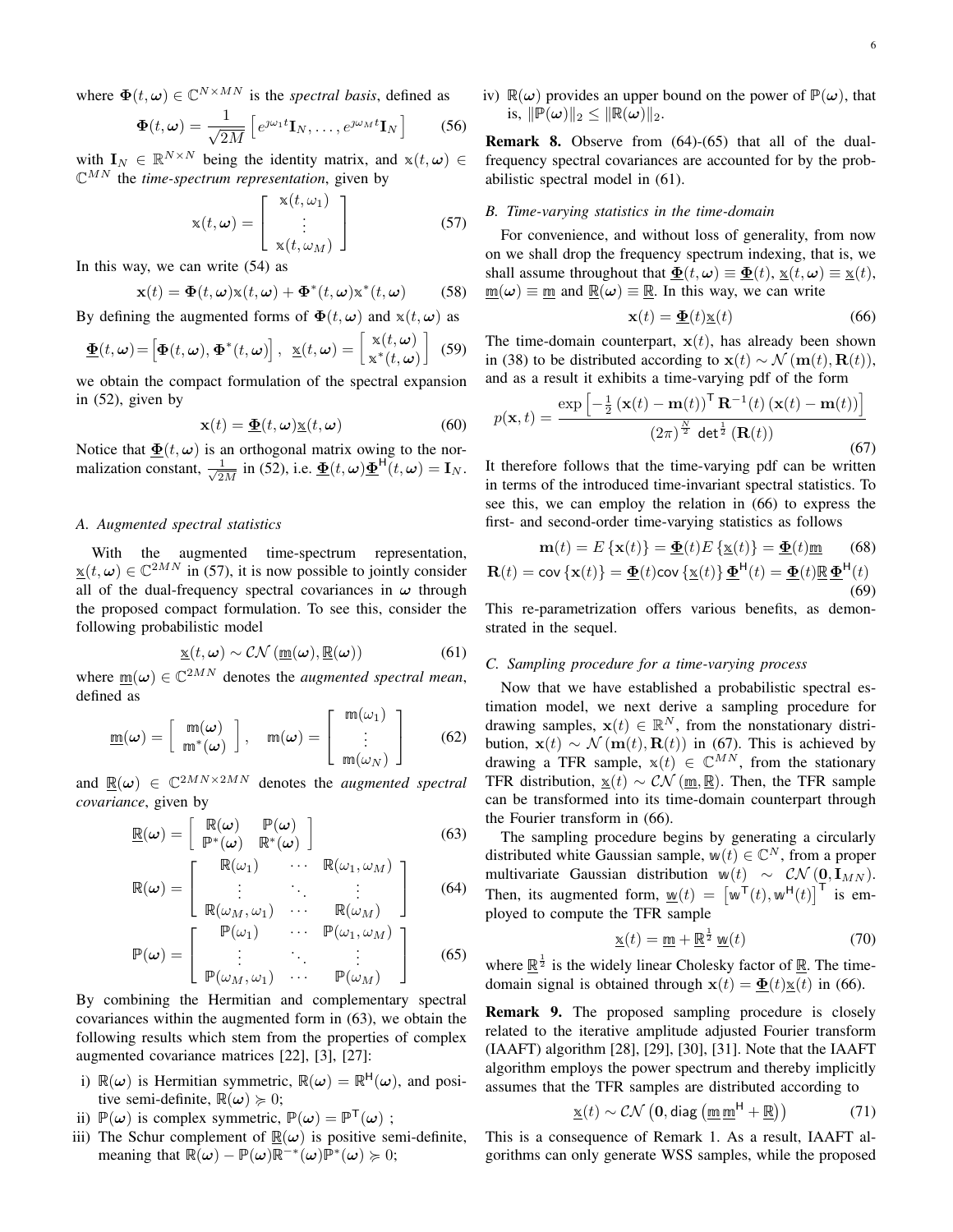procedure is capable of generating deterministic and cyclostationary surrogates within a rigorously motivated framework.

#### *D. Canonical time-frequency coordinates*

The spectral expansion in (14) and its compact formulation in (66), which our work builds upon, are versions of the *Cramér-Loève* spectral expansion based on the *Fourier basis*. Notice that the TFR,  $s(t) \in \mathbb{C}^{MN}$ , is in general noncircularly distributed and exhibits non-orthogonal frequency increments (see (25)-(26)), which give rise to several *spectral redundancies*. As such, it may be desirable, or even necessary, to describe instead the time-domain process,  $s(t)$ , in terms of circularly distributed TFRs which exhibit orthogonal increments, thereby reducing spectral redundancies. This can be achieved through a *Karhunen-Loève*-like spectral expansion which employs a basis which is different from the standard Fourier basis.

We therefore consider the task of mapping the noncircular TFR,  $s(t)$ , to its circular counterpart, denoted by  $c(t) \in \mathbb{C}^{MN}$ , using a strictly linear transform,  $\Psi \in \mathbb{C}^{MN \times MN}$ , that is,

$$
\mathbf{c}(t) = \mathbf{\Psi} \, \mathbf{s}(t) \tag{72}
$$

whereby the second-order statistics of c are given by

$$
E\left\{\mathbf{c}(t)\mathbf{c}^{\mathsf{H}}(t)\right\} = \Psi E\left\{\mathbf{s}(t)\mathbf{s}^{\mathsf{H}}(t)\right\}\Psi^{\mathsf{H}} = \Psi \mathbb{R}\Psi^{\mathsf{H}} = \mathbf{I} \tag{73}
$$

$$
E\left\{ \mathbf{c}(t)\mathbf{c}^{\mathsf{T}}(t) \right\} = \mathbf{\Psi}E\left\{ \mathbf{s}(t)\mathbf{s}^{\mathsf{T}}(t) \right\} \mathbf{\Psi}^{\mathsf{T}} = \mathbf{\Psi}\mathbb{P}\mathbf{\Psi}^{\mathsf{T}} = \mathbb{K} \quad (74)
$$

where  $\mathbb{K} \in \mathbb{R}^{MN \times MN}$  is a diagonal matrix. The diagonal form of the covariances of  $c(t)$  indicates that the TFR exhibits orthogonal bin-to-bin increments, that is

$$
E\left\{\mathbf{c}(t,\omega)\mathbf{c}^{\mathsf{H}}(t,\nu)\right\} = E\left\{\mathbf{c}(t,\omega)\mathbf{c}^{\mathsf{T}}(t,\nu)\right\} = \mathbf{0}, \quad \omega \neq \nu \tag{75}
$$

The TFRs which satisfy these conditions are said to be *strongly uncorrelated*. In this way, we can then express the time-domain process through the following spectral expansion

$$
\mathbf{s}(t) = \mathbf{\Phi}(t)\mathbf{s}(t) + \mathbf{\Phi}^*(t)\mathbf{s}^*(t)
$$
  
= 
$$
\mathbf{\Phi}(t)\mathbf{\Psi}^{-1}\mathbf{c}(t) + \mathbf{\Phi}^*(t)\mathbf{\Psi}^{-*}\mathbf{c}^*(t)
$$
 (76)

where  $\Phi(t)\Psi^{-1}$  is the spectral basis which maps  $s(t)$  to circularity distributed TFRs. Notice that, because the transform is strictly linear, the Hermitian symmetry of the spectrum of  $s(t)$  is preserved in this formulation.

It then follows that the transform,  $\Psi$ , can be obtained through the *strong uncorrelating transform* (SUT) [32], [33], [34], [35], which performs the simultaneous diagonalization of  $\mathbb R$  and  $\mathbb P$  in (73)-(74), which we elaborate upon next.

We begin by defining the *spectral coherence* matrix as the pre-whitened version of P, defined as

$$
\mathbb{C} = \mathbb{R}^{-\frac{1}{2}} \mathbb{P} \mathbb{R}^{-\frac{1}{2}} \tag{77}
$$

Since  $\mathbb C$  is complex symmetric, we have  $\mathbb C = \mathbb C^{T}$ , and not Hermitian symmetric, so that  $\mathbb{C} \neq \mathbb{C}^H$ , there exists a special singular value decomposition for complex symmetric matrices – the so called *Takagi factorization* – which yields

$$
\mathbb{C} = \mathbf{V} \mathbb{K} \mathbf{V}^{\mathsf{T}} \tag{78}
$$

where  $V \in \mathbb{C}^{MN \times MN}$  is unitary,  $V^H V = V V^H = I$ , and  $\mathbb{K}$  = diag  $(\kappa_1, \ldots, \kappa_{NM})$  is a diagonal matrix containing the real-valued canonical correlations, which we refer to as *spectral circularity coefficients*,  $1 > \kappa_1 > \cdots > \kappa_{NM} > 0$ .

By defining a new transform as

$$
\Psi = \mathbf{V}^{\mathsf{H}} \mathbb{R}^{-\frac{1}{2}} \tag{79}
$$

we obtain the simultaneous diagonalization of  $\mathbb R$  and  $\mathbb P$  in (73)-(74), since

$$
\Psi \mathbb{R} \Psi^{\mathsf{H}} = \mathbf{V}^{\mathsf{H}} \mathbb{R}^{-\frac{1}{2}} \mathbb{R} \mathbb{R}^{-\frac{\mathsf{H}}{2}} \mathbf{V} = \mathbf{V}^{\mathsf{H}} \mathbf{V} = \mathbf{I}
$$
 (80)

$$
\Psi \mathbb{P} \Psi^{\mathsf{T}} = \mathbf{V}^{\mathsf{H}} \mathbb{R}^{-\frac{1}{2}} \mathbb{P} \mathbb{R}^{-\frac{\mathsf{T}}{2}} \mathbf{V}^* = \mathbf{V}^{\mathsf{H}} \mathbb{C} \mathbf{V} = \mathbb{K} \qquad (81)
$$

The proposed spectral description then becomes

$$
\mathbf{c}(t) = \mathbf{V}^{\mathsf{H}} \mathbb{R}^{-\frac{1}{2}} \mathbf{s}(t)
$$
 (82)

and is said to be given in *canonical coordinates* [36]. Upon defining the augmented versions of  $\Psi$  and  $c(t)$  as

$$
\underline{\Psi} = \left[ \begin{array}{cc} \Psi & 0 \\ 0 & \Psi^* \end{array} \right], \quad \underline{\mathbf{c}}(t) = \left[ \begin{array}{c} \mathbf{c}(t) \\ \mathbf{c}^*(t) \end{array} \right] \tag{83}
$$

we can obtain a compact formulation for the proposed spectral expansion in terms of canonical coordinates, given by

$$
\mathbf{s}(t) = \underline{\mathbf{\Phi}}(t)\underline{\mathbf{\Psi}}^{-1}\underline{\mathbf{c}}(t) \tag{84}
$$

Remark 10. The change of basis provided by (84) is particularly useful for spectral analysis purposes because it reduces the number of distinct spectral covariance parameters required to describe the process from  $(N^2M^2 + NM)$  in R and P to  $NM$  in  $\mathbb K$ .

**Remark 11.** The *i*-th spectral circularity coefficient,  $\kappa_i$ , quantifies the degree of circularity exhibited by the  $i$ -th entry of the TFR,  $c(t) \in \mathbb{C}^{NM}$ . In the time-domain, this is equivalent to quantifying the degree of cyclostationarity exhibited by  $s(t)$ associated with the *i*-th element in  $c(t)$ . Therefore, if there is at least one non-zero spectral circularity coefficient,  $\kappa_i > 0$ , then  $s(t)$  will exhibit a cyclostationary behaviour. Otherwise, if all coefficients are equal to zero, then  $\kappa_i = 0$  for all i, and  $s(t)$  will be WSS.

Remark 12. The SUT has also been employed in [37], [13], whereby the spectral circularity coefficients were used to identify timefrequency regions that contain voiced speech. However, we note that the work in [37], [13] performed the SUT on the absolute second-order spectral moments,  $\mathbb{R}(\omega)$  and  $\mathbb{P}(\omega)$  in (30)-(31), meaning that both harmonics and cyclostationary behaviour were detected by the spectral circularity measure. In turn, our approach performs the SUT on centred moments, thereby targetting the cyclostationary information only.

# V. STATISTICALLY CONSISTENT SPECTRAL ESTIMATION

## *A. Maximum likelihood (ML) estimation*

The log-likelihood of T samples,  $\mathbf{x}(t) \in \mathbb{R}^N$ , which are distributed according to the nonstationary distribution in (67), and parametrized by the parameters  $m$  and  $\mathbb{R}$ , is given by

$$
\mathcal{L} = \ln\left(\prod_{t=0}^{T-1} p(\mathbf{x}, t)\right) = \sum_{t=0}^{T-1} \ln\left(p(\mathbf{x}, t)\right)
$$
(85)  

$$
= -\frac{1}{2} \Big( TN \ln(2\pi) + \sum_{t=0}^{T-1} \ln \det(\mathbf{R}(t)) + \mathbf{s}^{\mathsf{T}}(t)\mathbf{R}^{-1}(t)\mathbf{s}(t) \Big)
$$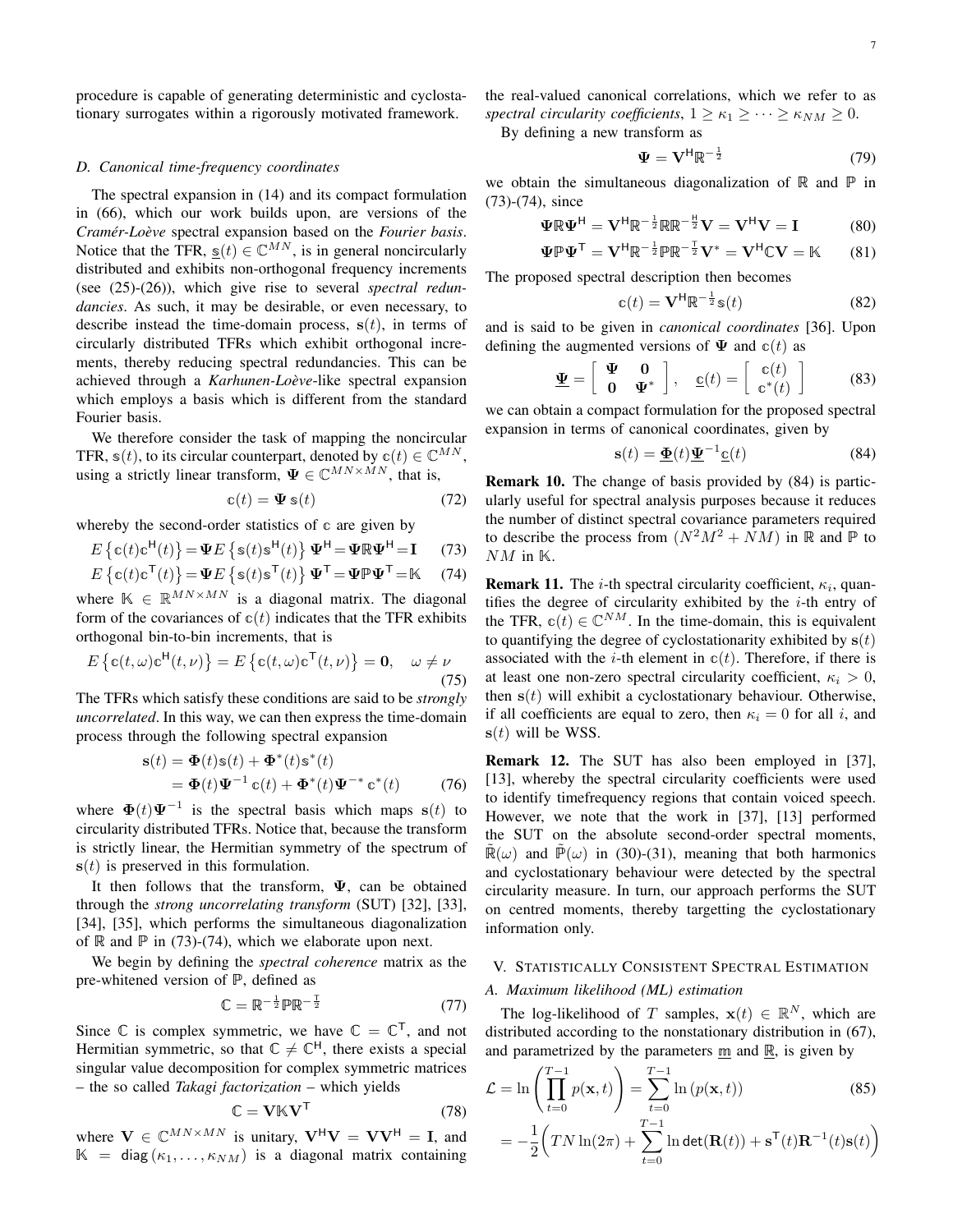where  $\mathbf{R}(t) = \underline{\mathbf{\Phi}}(t) \underline{\mathbf{R}} \underline{\mathbf{\Phi}}^{\mathsf{H}}(t)$  and  $\mathbf{s}(t) = \mathbf{x}(t) - \underline{\mathbf{\Phi}}(t) \underline{\mathbf{m}}$ .

To determine the maximum likelihood estimator of  $\underline{m}$ , we can evaluate  $\frac{\partial \mathcal{L}}{\partial m} = 0$  to yield the stationary point

$$
\frac{\partial \mathcal{L}}{\partial \underline{\mathfrak{m}}} = -2 \sum_{t=0}^{T-1} \underline{\Phi}^{\mathsf{H}}(t) \left( \underline{\Phi}(t) \underline{\mathbb{R}} \underline{\Phi}^{\mathsf{H}}(t) \right)^{-1} (\mathbf{x}(t) - \underline{\Phi}(t) \underline{\mathfrak{m}}) = \mathbf{0}
$$
\n(86)

which, after rearranging, leads to the ML estimator of the spectral mean, m, given by

$$
\underline{\hat{\mathbf{m}}} = \left(\sum_{t=0}^{T-1} \underline{\mathbf{\Phi}}^{\mathsf{H}}(t) \mathbf{R}^{-1}(t) \underline{\mathbf{\Phi}}(t)\right)^{T} \left(\sum_{t=0}^{T-1} \underline{\mathbf{\Phi}}^{\mathsf{H}}(t) \mathbf{R}^{-1}(t) \mathbf{x}(t)\right)
$$
\n(87)

**Remark 13.** The term,  $\mathbf{R}^{-1}(t) = \left(\frac{\mathbf{\Phi}(t) \mathbf{\mathbb{R}} \mathbf{\Phi}^{\mathsf{H}}(t)}{\mathbf{\Phi}(t)}\right)^{-1}$  in (87), cannot be simplified because  $\Phi(t)$  is rank deficient. Therefore,  $\mathbf{\underline{\Phi}}^{\mathsf{H}}(t)$  is not injective and there exists a vector  $\mathbf{v} \in \mathbb{C}^{2MN} \setminus \{0\}$  which achieves  $\mathbf{\underline{\Phi}}^{\mathsf{H}}(t)\mathbf{v} = \mathbf{0}$  and hence  $\underline{\mathbf{\Phi}}(t)\mathbb{R}\underline{\mathbf{\Phi}}^{\mathsf{H}}(t)\mathbf{v}=0$ . It thus follows that  $\mathbf{R}(t) = \underline{\mathbf{\Phi}}(t)\mathbb{R}\underline{\mathbf{\Phi}}^{\mathsf{H}}(t)$ is not injective and thus not invertible.

Remark 14. The ML estimator of the time-varying mean,  $m(t)$ , is obtained directly through the relationship in (68), i.e.

$$
\hat{\mathbf{m}}(t) = \underline{\mathbf{\Phi}}(t)\underline{\hat{\mathbf{m}}}
$$
\n(88)

To determine the ML estimator of the spectral covariance, <u>ℝ</u>, we evaluate the stationary point,  $\frac{\partial \mathcal{L}}{\partial \mathbb{R}} = 0$ , to yield

$$
\frac{\partial \mathcal{L}}{\partial \mathbf{R}} = \sum_{t=0}^{T-1} \mathbf{R}^{-1} - \underline{\mathbf{\Phi}}^{\mathsf{H}}(t) \mathbf{R}^{-1}(t) \mathbf{s}(t) \mathbf{s}^{\mathsf{T}}(t) \mathbf{R}^{-1}(t) \underline{\mathbf{\Phi}}(t) = \mathbf{0}
$$
\n(89)

Upon computing the centred time-domain signal using the estimate of m(t) in (88),  $s(t) = x(t) - \hat{m}(t)$ , we obtain the ML estimator of  $\mathbb R$  in the form

$$
\underline{\mathbb{R}} = \left(\frac{1}{T} \sum_{t=0}^{T-1} \underline{\mathbf{\Phi}}^{\mathsf{H}}(t) \mathbf{R}^{-1}(t) \mathbf{s}(t) \mathbf{s}^{\mathsf{T}}(t) \mathbf{R}^{-1}(t) \underline{\mathbf{\Phi}}(t)\right)^{-1} \quad (90)
$$

Remark 15. Notice that the maximum likelihood estimate of  $\mathbb{R}$  in (90) is a fixed-point solution, since it is a function of the term  $\mathbf{R}^{-1}(t) = \left(\mathbf{\underline{\Phi}}(t)\mathbf{\mathbb{R}}\mathbf{\underline{\Phi}}^{\mathsf{H}}(t)\right)^{-1}$ , which is dependent of  $\mathbf{\mathbb{R}}$ . Remark 16. Following on from Remark 14, we can directly obtain the ML estimator of the time-varying covariance,  $\mathbf{R}(t)$ , through the Fourier transform relationship in (69), that is

$$
\hat{\mathbf{R}}(t) = \underline{\mathbf{\Phi}}(t)\hat{\mathbf{\mathbb{R}}}\underline{\mathbf{\Phi}}^{\mathsf{H}}(t)
$$
 (91)

#### *B. Approximative solution*

Several issues may arise when performing the maximum likelihood procedure in practice. For instance, the procedure is iterative and therefore susceptible to local maxima, since the estimate of  $\underline{m}$  in (87) requires an estimate of  $\underline{R}$  in (90) and vice versa. Furthermore, each estimate involves multiple matrix inversions which may become computationally intractable for large dimensions,  $N$  and  $M$ , or may even not exist for small data lengths, T.

To this end, we consider the following approximative maximum likelihood estimation procedure, which instead employs the likelihood function of the the time-spectrum representation,  $\underline{\mathbf{x}}(t) \in \mathbb{C}^{2MN}$ , given by

$$
p(\underline{\mathbf{x}},t) = \frac{\exp\left[-\frac{1}{2}\left(\underline{\mathbf{x}}(t) - \underline{\mathbf{m}}\right)^{\mathsf{H}} \underline{\mathbf{R}}^{-1}\left(\underline{\mathbf{x}}(t) - \underline{\mathbf{m}}\right)\right]}{\pi^{MN} \det^{\frac{1}{2}}(\underline{\mathbf{R}})}\tag{92}
$$

By replacing  $x(t)$  in (92) with its least squares estimate based on (66), i.e.

$$
\hat{\underline{\mathbf{x}}}(t) = \underline{\underline{\Phi}}^{+}(t)\mathbf{x}(t) \equiv \underline{\underline{\Phi}}^{H}(t)\mathbf{x}(t)
$$
\n(93)

with the symbol  $(\cdot)^+$  denoting the pseudo-inverse operator, the likelihood of  $x(t)$  can now be expressed in terms of the observable,  $x(t)$ . We therefore obtain

$$
p(\mathbf{x},t) \simeq \frac{\exp\left[-\frac{1}{2}\left(\underline{\Phi}^{\mathsf{H}}(t)\mathbf{x}(t) - \underline{\mathfrak{m}}\right)^{\mathsf{H}}\underline{\mathbb{R}}^{-1}\left(\underline{\Phi}^{\mathsf{H}}(t)\mathbf{x}(t) - \underline{\mathfrak{m}}\right)\right]}{\pi^{MN}\det^{\frac{1}{2}}(\underline{\mathbb{R}})}
$$
(94)

By maximising the log-likelihood of T samples,  $\underline{\Phi}^{\mathsf{H}}(t)\mathbf{x}(t)$ , which are distributed according to the pdf in (94), given by  $\mathcal{L} = \ln\left(\prod_{t=0}^{T-1} p(\mathbf{x},t)\right)$ , we find that the ML estimators reduce to

$$
\hat{\mathbf{m}} = \frac{1}{T} \sum_{t=0}^{T-1} \underline{\mathbf{\Phi}}^{\mathsf{H}}(t) \mathbf{x}(t)
$$
\n(95)

$$
\hat{\mathbb{R}} = \frac{1}{T} \sum_{t=0}^{T-1} \underline{\Phi}^{\mathsf{H}}(t) \hat{\mathbf{s}}(t) \hat{\mathbf{s}}^{\mathsf{T}}(t) \underline{\Phi}(t)
$$
(96)

with  $\hat{\mathbf{s}}(t) = \mathbf{x}(t) - \hat{\mathbf{m}}(t) = \mathbf{x}(t) - \Phi(t)\hat{\mathfrak{m}}$ .

Remark 17. Recall from Remark 13 that the basis matrix,  $\underline{\Phi}(t) \in \mathbb{C}^{N \times 2MN}$ , is rank-deficient. Therefore, there are infinitely many solutions to the linear system  $\mathbf{x}(t) = \underline{\mathbf{\Phi}}(t)\mathbf{x}(t)$ , since  $\mathbf{\underline{\Phi}}^{\mathsf{H}}(t)$  has a non-empty null space. By employing the least squares solution based on the Moore-Penrose pseudoinverse, i.e.  $\underline{\mathbf{x}}(t) = \underline{\mathbf{\Phi}}^{\mathsf{H}}(t)\mathbf{x}(t)$ , we obtain the solution to  $\underline{\mathbf{x}}(t)$ which minimizes the Euclidean distance,  $\|\mathbf{x}(t) - \underline{\mathbf{\Phi}}(t)\underline{\mathbf{x}}(t)\|_2$ . Furthermore, out of all possible solutions which attain the least squares error, this solution also provides the estimate with the smallest norm,  $\Vert \underline{\mathbf{x}}(t) \Vert_2$ .

**Remark 18.** The approximate ML estimator of  $\underline{m}$  in (95) is, in essence, the *discrete Fourier transform* (DFT) of  $x(t)$ . In other words, the DFT represents the sample mean of the *sample time-spectrum.* Similarly, the estimator of  $\mathbb R$  in (96) is the power spectrum matrix of the centred variable,  $s(t)$ .

A natural next step is to consider whether an estimate of  $s(t)$  can be retrieved from  $s(t)$ . In general, this is not possible, owing to the indeterminacy of the problem formulation, since for every real-valued observation,  $s(t)$ , there are two realvalued unknowns, Re  $\{s(t)\}\$  and  $\text{Im }\{s(t)\}\$ . Nonetheless, it is possible to estimate the value of  $s(t)$  in the minimum meansquare error sense. Observe that the real and imaginary parts of  $s(t)$  are related through the strictly linear mapping

$$
\mathbf{s}^*(t) = \mathbf{W}\mathbf{s}(t) \tag{97}
$$

where W is the *canonical correlation matrix* between the TFR and its own complex conjugate form. Therefore, we can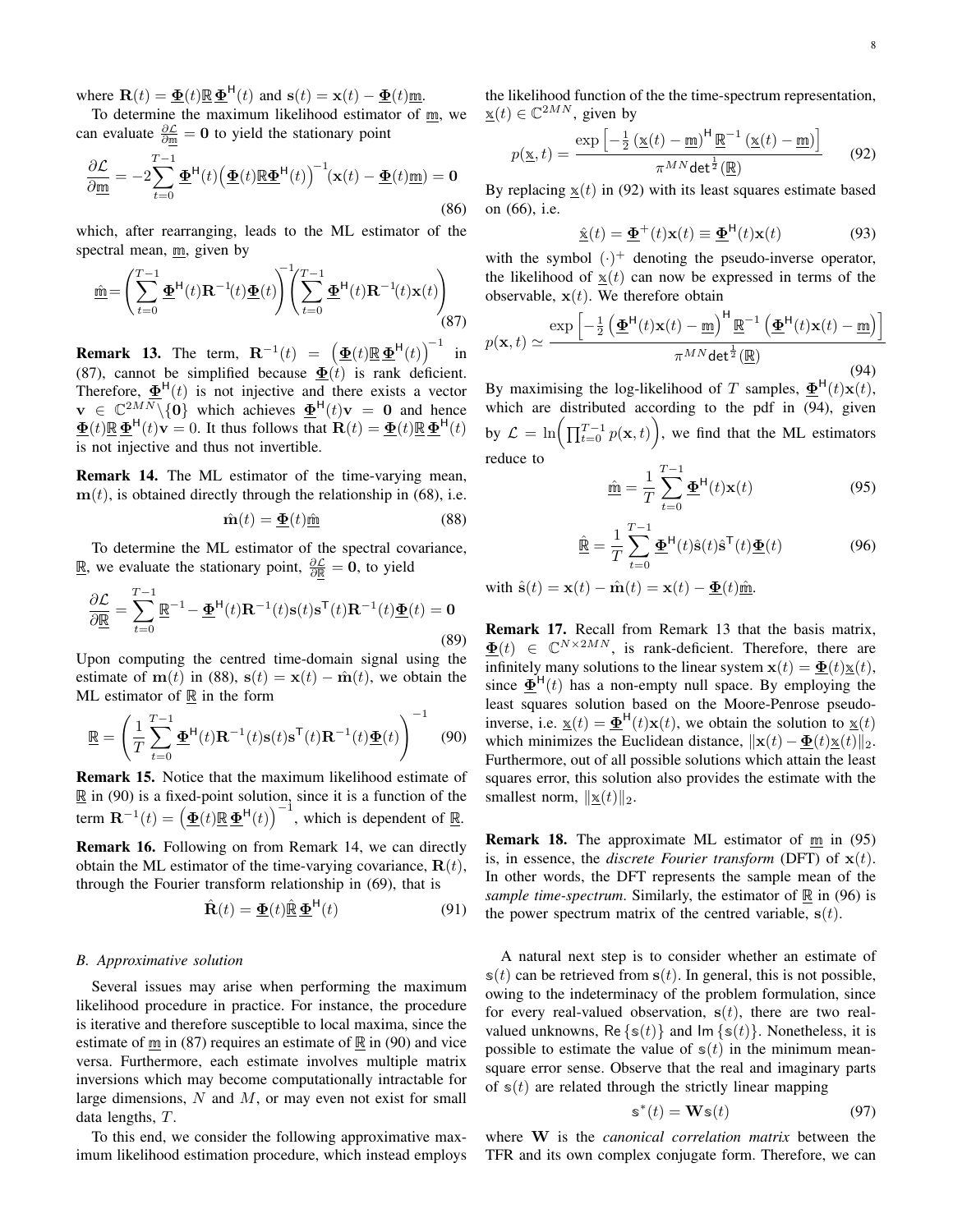estimate W by minimising the mean-square error

$$
\mathbf{W} = \arg\min_{\mathbf{W}} E\left\{ \|\mathbf{s}^*(t) - \mathbf{W}\mathbf{s}(t)\|_2 \right\} = \mathbb{P}^*\mathbb{R}^{-1} \tag{98}
$$

to obtain the following relationship

$$
\mathbf{s}(t) = \underline{\mathbf{\Phi}}(t)\underline{\mathbf{s}}(t) = \left(\mathbf{\Phi}(t) + \mathbf{\Phi}^*(t)\mathbb{P}^*\mathbb{R}^{-1}\right)\mathbf{s}(t) \tag{99}
$$

The optimal estimate of  $s(t)$ , in the MSE sense, becomes

$$
\mathbf{s}(t) = \left(\mathbf{\Phi}(t) + \mathbf{\Phi}^*(t)\mathbb{P}^*\mathbb{R}^{-1}\right)^+ \mathbf{s}(t) \tag{100}
$$

**Remark 19.** For the univariate case  $(N = 1)$ , the basis matrix in (99) reduces to  $(e^{j\omega t} + e^*(\omega)e^{-j\omega t})$ , which is the *elliptic Fourier basis* considered in [38], [39], [40], whereby the quantity  $\rho(\omega) = P(\omega)/R(\omega)$  is the *spectral circularity coefficient*. The term  $(\Phi(t) + \Phi^*(t) \mathbb{P}^*\mathbb{R}^{-1})$  is therefore the multivariate extension of the *elliptic Fourier basis*.

## *C. Conditions for statistical consistency*

In practice, a single realisation of  $T$  samples of the signal,  $x(t)$ , is typically observed, whereby the conditions of the occurrence cannot be duplicated or repeated. As a result, we cannot employ the expectation (ensemble-average) operator to evaluate the statistics of  $x(t)$ . Instead, we must resort to statistical estimates based on the the time-average operator, as in (95) and (96). However, it is not obvious if the time-average based estimate asymptotically approaches its ensemble-average counterpart. If the time-average based estimate is evaluated from a realisation of  $T$  samples approaches the corresponding ensemble-average counterpart in the limit,  $T \rightarrow \infty$ , then the estimator is said to be *statistically consistent*.

By virtue of the law of large numbers, the condition of statistical consistency will hold if the spectral samples,  $x(t)$ , are independent and identically distributed (*i.i.d.*). However, if the samples are highly correlated then taking more samples would not necessarily lead to a statistically consistent estimate. More specifically, the *spectral autocovariance* and *autoconvolution functions* play an important role in determining the conditions of statistical consistency.

*1) Statistical consistency of m*<sup>2</sup>: From (95) it is easy to see that m is an unbiased estimate of the true spectral mean, m. However, for the estimate to be statistically consistent it is required that if the variance vanishes,  $\hat{m}$  converges to m as  $T \to \infty$ . This convergence will occur (in the mean square sense) if the *estimate covariance* of m, that is, cov {m̂} vanishes with an increase in the number of samples. To determine the conditions for when this occurs, we begin by evaluating the estimated covariance of m as follows

$$
\begin{split} \text{cov}\left\{\hat{\mathbf{m}}\right\} &= E\left\{(\hat{\mathbf{m}} - \mathbf{m})(\hat{\mathbf{m}} - \mathbf{m})^{\mathsf{H}}\right\} \\ &= E\left\{ \left(\frac{1}{T} \sum_{t=0}^{T-1} \mathbf{s}(t_n)\right) \left(\frac{1}{T} \sum_{t=0}^{T-1} \mathbf{s}(t)\right)^{\mathsf{H}}\right\} \\ &= \frac{1}{T^2} \sum_{t_1=0}^{T-1} \sum_{t_2=0}^{T-1} E\left\{ \mathbf{s}(t_1) \mathbf{s}^{\mathsf{H}}(t_2) \right\} \\ &= \frac{1}{T^2} \sum_{t=0}^{T-1} \sum_{t=0}^{T-1} \mathbb{R}(t_1 - t_2) \end{split} \tag{101}
$$

where  $\mathbb{R}(t_1 - t_2) = E\left\{ \mathbb{s}(t_1) \mathbb{s}^H(t_2) \right\}$  is the *spectral autocovariance function*, with  $\mathbb{R}(0) \equiv \mathbb{R}$ . Upon inserting  $\tau = (t_1 - t_2)$ into (101) and converting the double summation into a single summation, we obtain

$$
\text{cov}\{\hat{\mathfrak{m}}\} = \frac{1}{T^2} \sum_{\tau=0}^{T-1} (T - |\tau|) \, \mathbb{R}(\tau) = \frac{1}{T} \sum_{\tau=0}^{T-1} \left(1 - \frac{|\tau|}{T}\right) \mathbb{R}(\tau) \tag{102}
$$

Therefore, the estimate,  $\hat{m}$ , is statistically consistent if the following convergence condition holds

$$
\lim_{T \to \infty} \frac{1}{T} \sum_{\tau=0}^{T-1} \left( 1 - \frac{|\tau|}{T} \right) \mathbb{R}(\tau) = \mathbf{0}
$$
 (103)

2) *Statistical consistency of* ℝ<sup>2</sup>: To investigate the condition for statistical consistency of  $\mathbb{R}$ , we begin by evaluating the estimated covariance of R, given by

$$
\begin{split} \text{cov}\{\hat{\mathbb{R}}\} &= E\left\{ \left(\hat{\mathbb{R}} - \mathbb{R}\right) \left(\hat{\mathbb{R}} - \mathbb{R}\right)^{\mathsf{H}} \right\} \\ &= E\left\{ \left(\frac{1}{T} \sum_{t=0}^{T-1} \mathbb{S}(t) \mathbb{S}^{\mathsf{H}}(t) - \mathbb{R} \right) \left(\frac{1}{T} \sum_{t=0}^{T-1} \mathbb{S}(t) \mathbb{S}^{\mathsf{H}}(t) - \mathbb{R} \right)^{\mathsf{H}} \right\} \\ &= \frac{1}{T^2} \sum_{t_1=0}^{T-1} \sum_{t_2=0}^{T-1} E\left\{ \mathbb{S}(t_1) \mathbb{S}^{\mathsf{H}}(t_1) \mathbb{S}(t_2) \mathbb{S}^{\mathsf{H}}(t_2) \right\} - \mathbb{R} \mathbb{R} \end{split} \tag{104}
$$

By virtue of Isserlis' theorem [41], the fourth order moment of  $s(t)$  can be expanded as follows

$$
E\left\{s(t_1)s^{H}(t_1)s(t_2)s^{H}(t_2)\right\}= E\left\{s(t_1)s^{H}(t_1)\right\} E\left\{s(t_2)s^{H}(t_2)\right\}+ E\left\{s(t_1)s^{H}(t_2)\right\} E\left\{s^*(t_1)s^{H}(t_2)\right\}+ E\left\{s(t_1)s^{H}(t_2)\right\} E\left\{s^*(t_1)s^{H}(t_2)\right\}= \mathbb{R}\mathbb{R} + \mathbb{P}(t_1 - t_2)\mathbb{P}^*(t_1 - t_2) + \mathbb{R}(t_1 - t_2)\mathbb{R}^*(t_1 - t_2)
$$
\n(105)

where  $\mathbb{P}(t_1 - t_2) = E\left\{ \mathfrak{s}(t_1) \mathfrak{s}^{\mathsf{T}}(t_2) \right\}$  is the *spectral autoconvolution function*, with  $\mathbb{P}(0) \equiv \mathbb{P}$ . Upon employing the variable substitution,  $\tau = (t_1 - t_2)$ , we obtain the condition for the statistically consistency of  $\mathbb R$  to hold, given by

$$
\lim_{T \to \infty} \frac{1}{T} \sum_{t=0}^{T-1} \left( 1 - \frac{|\tau|}{T} \right) \left( \mathbb{P}(\tau) \mathbb{P}^*(\tau) + \mathbb{R}(\tau) \mathbb{R}^*(\tau) \right) = \mathbf{0}
$$
\n(106)

*3) Statistical consistency of*  $\hat{P}$ : To determine the condition for statistical consistency in  $\hat{P}$ , we can compute the covariance of  $P$ , given by

$$
\begin{split} \text{cov}\{\hat{\mathbb{P}}\} &= E\left\{ \left(\hat{\mathbb{P}} - \mathbb{P}\right) \left(\hat{\mathbb{P}} - \mathbb{P}\right)^{\mathsf{H}} \right\} \\ &= E\left\{ \left(\frac{1}{T} \sum_{t=0}^{T-1} \mathbb{S}(t) \mathbb{S}^{\mathsf{T}}(t) - \mathbb{P}\right) \left(\frac{1}{T} \sum_{t=0}^{T-1} \mathbb{S}(t) \mathbb{S}^{\mathsf{T}}(t) - \mathbb{P}\right)^{\mathsf{H}} \right\} \\ &= \frac{1}{T^2} \sum_{t_1=0}^{T-1} \sum_{t_2=0}^{T-1} E\left\{ \mathbb{S}(t_1) \mathbb{S}^{\mathsf{T}}(t_1) \mathbb{S}^*(t_2) \mathbb{S}^{\mathsf{H}}(t_2) \right\} - \mathbb{P} \mathbb{P}^{\mathsf{H}} \end{split} \tag{107}
$$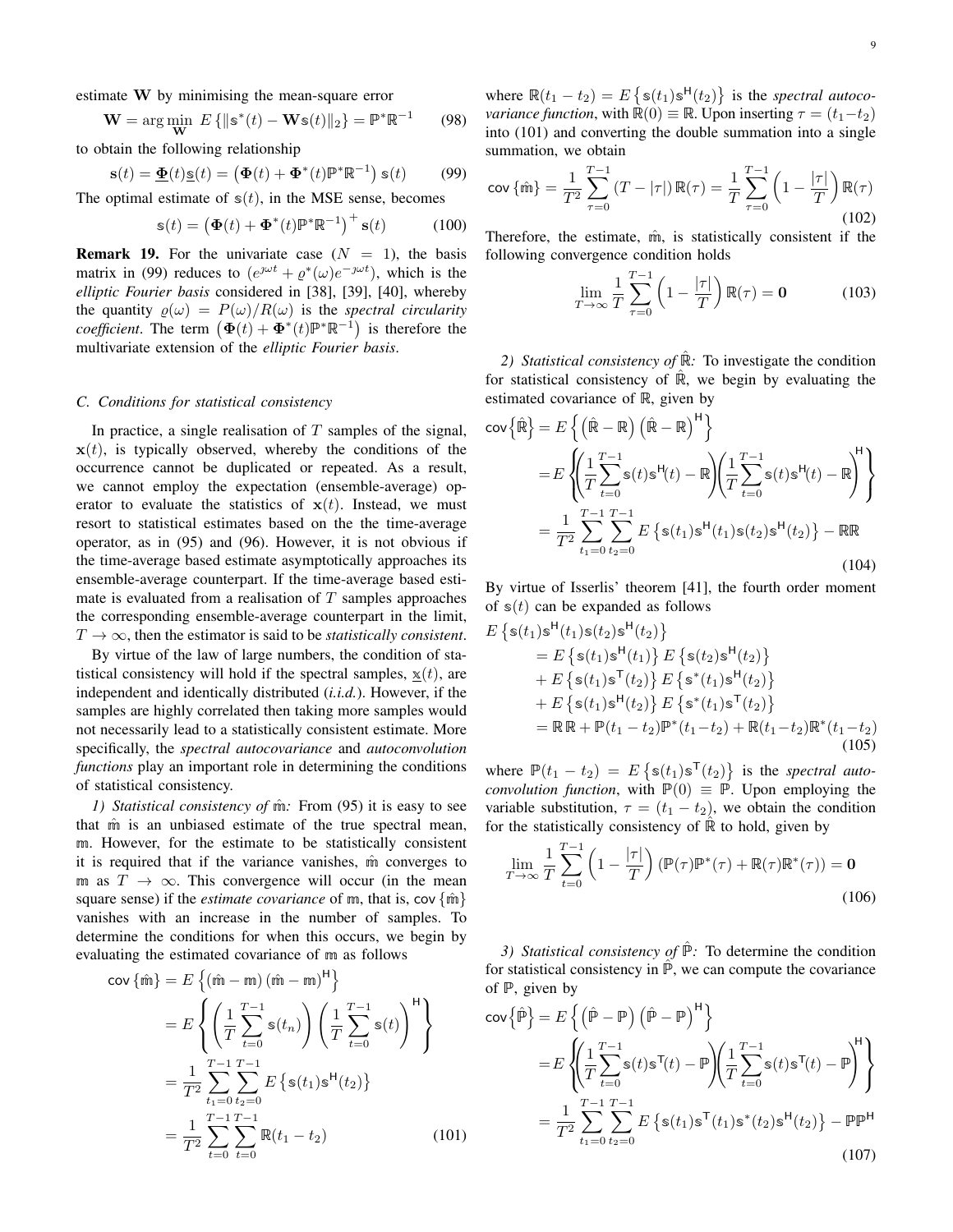whereby the fourth-order moment admits the expansion

$$
E\left\{s(t_1)s^{T}(t_1)s^{*}(t_2)s^{H}(t_2)\right\}= E\left\{s(t_1)s^{T}(t_1)\right\}E\left\{s^{*}(t_2)s^{H}(t_2)\right\}+ 2E\left\{s(t_1)s^{H}(t_2)\right\}E\left\{s(t_1)s^{H}(t_2)\right\}= \mathbb{P}\mathbb{P}^{H} + 2\mathbb{R}(t_1 - t_2)\mathbb{R}^{*}(t_1 - t_2)
$$
(108)

Therefore, with the variable substitution,  $\tau = (t_1 - t_2)$ , we can show that the estimate  $\hat{P}$  is statistically consistent if the following convergence holds

$$
\lim_{T \to \infty} \frac{1}{T} \sum_{t=0}^{T-1} 2\left(1 - \frac{|\tau|}{T}\right) \mathbb{R}(\tau) \mathbb{R}^*(\tau) = \mathbf{0}
$$
 (109)

Remark 20. Notice from (106) and (109) that the condition for statistical consistency of  $\mathbb R$  is milder than that for  $\mathbb{P}$ . The rate at which the time-average converges to the ensemble-average is equivalent for  $\mathbb R$  and  $\mathbb P$  only when the TFRs are maximally noncircular (rectilinear) whereby  $\|\mathbb{P}(\tau)\|_2 = \|\mathbb{R}(\tau)\|_2$ . For general non-rectilinear TFRs, whereby  $\|\mathbb{P}(\tau)\|_2 < \|\mathbb{R}(\tau)\|_2$ , the estimator of  $\hat{\mathbb{R}}$  achieves a lower estimation variance that the estimator of  $\mathbb{P}$ .

**Remark 21.** If the TFR samples,  $x(t)$ , are *i.i.d.*, with  $\mathbb{R}(\tau) =$  $\mathbb{P}(\tau) = 0, \tau \neq 0$ , the rate at which the time-average based estimates converge to their ensemble-average counterparts reduces to

$$
\operatorname{cov}\left\{\hat{\mathfrak{m}}\right\} = \frac{1}{T} \mathbb{R} \tag{110}
$$

$$
\operatorname{cov}\left\{\hat{\mathbb{R}}\right\} = \frac{1}{T} \left(\mathbb{P} \mathbb{P}^* + \mathbb{R} \mathbb{R}\right) \tag{111}
$$

$$
\text{cov}\left\{\hat{\mathbb{P}}\right\} = \frac{1}{T} \left(2 \mathbb{R} \mathbb{R}\right) \tag{112}
$$

and the estimates are therefore asymptotically consistent.

Example 6. Following on from Remark 21, the statistical consistency of the proposed spectral estimators was verified empirically. The sampling procedure derived in Section IV-C was employed to generate T univariate samples  $(N = 1)$ ,  $x(t) \in \mathbb{R}$ , from a time-varying Gaussian process consisting of one harmonic at an angular frequency  $\omega_0$  embedded in WSS noise. The parameters of the distribution were chosen arbitrarily. The estimation variance was evaluated for each spectral moment using sample lengths,  $T$ , in the range  $[10, 10^6]$ . The results were averaged over 1000 independent Monte Carlo simulations and are displayed in Fig. 6. Observe that the attained asymptotic convergence of the estimators demonstrates their *statistical consistency*, and that var  $\{ \hat{R}(\omega_0) \}$  < var  $\left\{\hat{P}(\omega_0)\right\}$ , since  $|P(\omega_0)|=0$ .

## VI. HYPOTHESIS TESTING

The introduced probabilistic framework makes it possible to develop statistical hypothesis tests for the detection of harmonicity, wide-sense stationarity and cyclostationarity – the subject of this section. This is achieved by introducing a class of generalized likelihood ratio tests (GLRTs), whereby the goodness of fit of two competing statistical models is assessed based on the ratio of their likelihoods.

Consider T samples of the time-spectrum estimate,  $\hat{\mathbf{x}}(t)$  =  $\underline{\Phi}^{\mathsf{H}}(t)\mathbf{x}(t)$ , drawn from the distribution in (92), denoted by



Fig. 6: The empirical estimation variance as a function of the sample size, T, for the proposed spectral moment estimators, computed over 1000 independent realisations.

 $p(\mathbf{x}, t, \theta)$  with  $\theta = {\mathbf{m}, \mathbb{R}}$  denoting the set of parameters which characterise the pdf. For a given GLRT, two statistical models are considered: (i) the null hypothesis,  $\mathcal{H}_0$ , which states that the observables are drawn from the density function  $p(\mathbf{x}, t, \theta_0)$ ; and (ii) the alternative hypothesis,  $\mathcal{H}_1$ , which states that the observables are drawn from the density function  $p(\mathbf{x}, t, \theta_1)$ . More formally, we can formulate the test as follows

$$
\mathcal{H}_0: \boldsymbol{\theta}_0 = \{\underline{\mathbf{m}}_0, \underline{\mathbf{R}}_0\} \tag{113}
$$

$$
\mathcal{H}_1: \boldsymbol{\theta}_1 = \{\underline{\mathfrak{m}}_1, \underline{\mathbb{R}}_1\} \tag{114}
$$

The likelihood of  $T$  samples being drawn under either hypothesis,  $\mathcal{H}_i$  for  $i \in \{0, 1\}$ , based on the least squares estimate of  $\underline{\mathbf{x}}(t) = \underline{\mathbf{\Phi}}^{\mathsf{H}}(t)\mathbf{x}(t)$ , is therefore given by

$$
\mathcal{L}(\mathbf{x}, \theta_i) = \prod_{t=0}^{T-1} p(\mathbf{x}, t, \theta_i)
$$

$$
\approx \frac{\exp\left[-\frac{1}{2}\sum_{t=0}^{T-1} \left(\underline{\Phi}^{\mathsf{H}}(t)\mathbf{x} - \underline{\mathfrak{m}}_i\right)^{\mathsf{H}} \underline{\mathbb{R}}_i^{-1} \left(\underline{\Phi}^{\mathsf{H}}(t)\mathbf{x} - \underline{\mathfrak{m}}_i\right)\right]}{\pi^{TMN} \det^{\frac{T}{2}} (\underline{\mathbb{R}}_i)}
$$

$$
= \frac{\exp\left[-\frac{T}{2}\left(\text{tr}\left(\underline{\mathbb{R}}_i^{-1}\underline{\hat{\mathbb{R}}}\right) + (\underline{\hat{\mathfrak{m}}} - \underline{\mathfrak{m}}_i)^{\mathsf{H}} \underline{\mathbb{R}}_i^{-1} (\underline{\hat{\mathfrak{m}}} - \underline{\mathfrak{m}}_i)\right)\right]}{\pi^{TMN} \det^{\frac{T}{2}} (\underline{\mathbb{R}}_i)} \quad (115)
$$

where  $\hat{m}$  and  $\hat{R}$  are the empirical approximative ML estimates, defined respectively in (95) and (96). In this case, the GLR decision statistic for the null hypothesis,  $\mathcal{H}_0$ , becomes

$$
\lambda(\mathbf{x}) = -2\ln\left(\frac{\max_{\boldsymbol{\theta}_0} \mathcal{L}(\mathbf{x}, \boldsymbol{\theta}_0)}{\max_{\boldsymbol{\theta}_1} \mathcal{L}(\mathbf{x}, \boldsymbol{\theta}_1)}\right) \tag{116}
$$

with the quantity within the  $ln(·)$  operator referred to as the GLR. Note that the maximisers of  $\mathcal{L}(\mathbf{x}, \theta_0)$  and  $\mathcal{L}(\mathbf{x}, \theta_1)$  are given respectively by the ML estimates of the parameters in  $\theta_0$  and  $\theta_1$  [42]. This procedure is not generally optimal in the Neyman-Pearson sense, but is widely used in practice owing to its reliable performance [43], [44], [45], [46].

Assuming that  $\mathcal{H}_0$  is true, *Wilk's theorem* [47] asserts that the GLR statistic,  $\lambda(x)$ , is asymptotically chi-squared distributed with  $\nu$  degrees of freedom as the sample size, T, increases [43], that is

$$
\lim_{T \to \infty} \lambda(\mathbf{x}) \sim \chi^2_{\nu} \tag{117}
$$

where  $\nu$  is the difference between the cardinalities of the parameter sets,  $\theta_1$  and  $\theta_0$ .

The GLRT decision rule is to reject the null hypothesis,  $\mathcal{H}_0$ , if  $\lambda(\mathbf{x})$  exceeds the  $(1 - \alpha)$ -th percentile of a chi-squared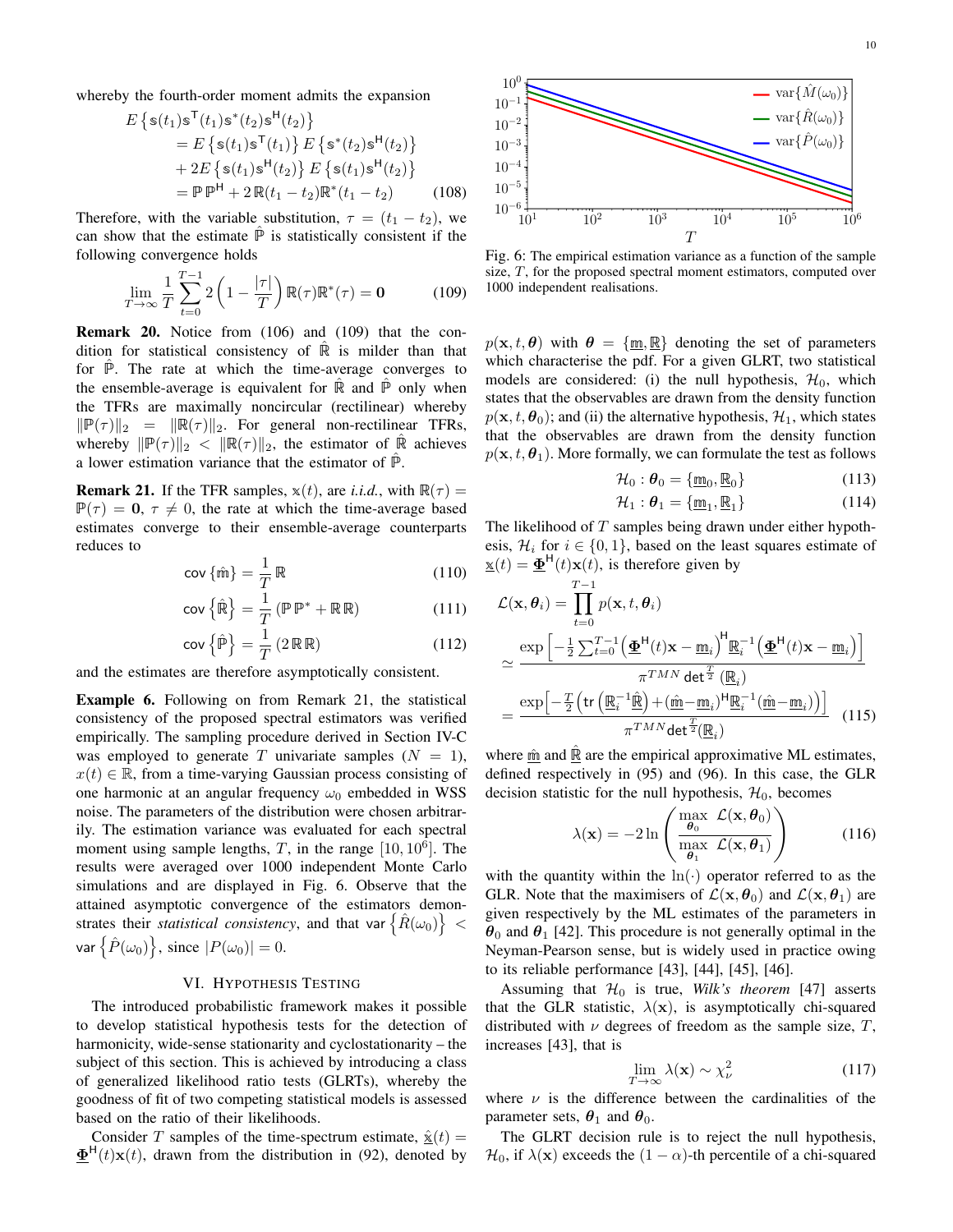distribution with  $\nu$  degrees of freedom. With this asymptotic result, we can choose a threshold,  $\gamma$ , which yields a desired probability of false alarm,  $P_{FA}$ , to be equal to  $\alpha$ , that is

$$
P_{\text{FA}} = P(\chi^2_{\nu} > \gamma) = \alpha \tag{118}
$$

We would therefore reject  $\mathcal{H}_0$  if  $\lambda(\mathbf{x}) > \gamma$ . The corresponding probability of rejection, given  $\mathcal{H}_0$  is true (probability of false alarm),  $P_{FA}$ , and the probability of rejection, given  $\mathcal{H}_1$  is true (probability of detection),  $P_D$ , are given respectively by

$$
P_{\text{FA}} = \frac{\int_{\lambda(\mathbf{x}) > \gamma} \mathcal{L}(\mathbf{x}, \boldsymbol{\theta}_0) \, d\mathbf{x}}{\int_{\mathbb{R}^N} \mathcal{L}(\mathbf{x}, \boldsymbol{\theta}_0) \, d\mathbf{x}} \tag{119}
$$

$$
P_{\rm D} = \frac{\int_{\lambda(\mathbf{x}) > \gamma} \mathcal{L}(\mathbf{x}, \boldsymbol{\theta}_1) \, d\mathbf{x}}{\int_{\mathbb{R}^N} \mathcal{L}(\mathbf{x}, \boldsymbol{\theta}_0) \, d\mathbf{x}} \tag{120}
$$

From the relations in (115) and (116), the statistic,  $\lambda(\mathbf{x})$ , can be expressed in terms of the ML estimates and the parameters of the null and alternative hypotheses, to yield

$$
\lambda(\mathbf{x}) = T \ln \det(\underline{\mathbb{R}}_0) - T \ln \det(\underline{\mathbb{R}}_1)
$$
  
+ 
$$
T \operatorname{tr} (\underline{\mathbb{R}}_0^{-1} \hat{\underline{\mathbb{R}}}) + T (\underline{\hat{\mathbb{m}}} - \underline{\mathbb{m}}_0)^{\mathsf{H}} \underline{\mathbb{R}}_0^{-1} (\underline{\hat{\mathbb{m}}} - \underline{\mathbb{m}}_0)
$$
  
- 
$$
T \operatorname{tr} (\underline{\mathbb{R}}_1^{-1} \hat{\underline{\mathbb{R}}}) - T (\underline{\hat{\mathbb{m}}} - \underline{\mathbb{m}}_1)^{\mathsf{H}} \underline{\mathbb{R}}_1^{-1} (\underline{\hat{\mathbb{m}}} - \underline{\mathbb{m}}_1) \quad (121)
$$

Based on the proposed statistical model of the TFRs, we next introduce a series of hypothesis tests for the detection of harmonicity, cyclostationarity, or general nonstationarity. This is enabled by the results provided in Section III, which are summarised in Table I.

TABLE I: Spectral statistics for special cases of the class of multivariate nonstationary real-valued processes.

| Time-domain behaviour   | m           | $\mathbb{R}$ and $\mathbb{P}$                          |
|-------------------------|-------------|--------------------------------------------------------|
| Harmonicity             | $\ m\  > 0$ |                                                        |
| Wide-sense stationary   |             | $\mathbb{R} = \text{diag}(\mathbb{R}), \mathbb{P} = 0$ |
| Pure cyclostationary    |             | $  R   =   P  $                                        |
| General cyclostationary |             | $\ \mathbb{R}\  > \ \mathbb{P}\  > 0$                  |

#### *A. Test for harmonics*

We have shown that harmonics in the time domain are characterised by a non-zero spectral mean, m. We can therefore develop a hypothesis test for the detection of harmonics, whereby the null hypothesis asserts that the spectral mean is zero, while the alternative hypothesis asserts the spectral mean is non-zero, that is

$$
\mathcal{H}_0: \boldsymbol{\theta}_0 = \{\mathbf{0}, \underline{\mathbb{R}}\} \tag{122}
$$

$$
\mathcal{H}_1: \boldsymbol{\theta}_1 = \{\underline{\mathfrak{m}}, \underline{\mathbb{R}}\}\tag{123}
$$

Because no assumptions are imposed on the spectral covariance, it is assumed to take a general structure in both hypotheses. The GLR statistic in scenario then reduces to

$$
\lambda(\mathbf{x}) = T \underline{\hat{\mathbf{m}}}^{\mathsf{H}} \underline{\hat{\mathbf{R}}}^{-1} \underline{\hat{\mathbf{m}}} \tag{124}
$$

Remark 22. Observe that the GLR statistic in (124) implicitly provides us with a measure for quantifying the multivariate signal-to-noise ratio (SNR), that is,  $\lambda(x) = T$  SNR. We can therefore employ the following SNR expression

$$
SNR = \underline{m}^H \underline{R}^{-1} \underline{m}
$$
 (125)

## *B. Test for cyclostationarity*

Cyclostationarity in the time domain is manifested by nonzero dual-frequency spectral covariances or non-zero spectral pseudo-covariances. In other words, cyclostationarity arises when there exists non-zero off-diagonal elements in  $\mathbb{R}$ . Therefore, the hypothesis test for cyclostationarity detection can be devised analytically, whereby the null hypothesis asserts that the augmented spectral covariance is a diagonal matrix, while the alternative hypothesis asserts the spectrum exhibits nonzero off-diagonal elements, that is

$$
\mathcal{H}_0: \boldsymbol{\theta}_0 = \{\underline{\mathfrak{m}}, \text{diag}\left(\underline{\mathbb{R}}\right)\}\
$$
 (126)

$$
\mathcal{H}_1: \boldsymbol{\theta}_1 = \{\underline{\mathfrak{m}}, \underline{\mathbb{R}}\}\tag{127}
$$

Notice that, because no assumptions are imposed on the spectral mean, it is assumed to take a general structure in both hypotheses. The GLR statistic in this scenario becomes

$$
\lambda(\mathbf{x}) = T \ln \det \left( \text{diag}\left(\widehat{\mathbb{R}}\right) \right) - T \ln \det \left(\widehat{\mathbb{R}}\right) + T \text{tr}\left( \text{diag}\left(\widehat{\mathbb{R}}\right)^{-1} \widehat{\mathbb{R}} \right) - 2 T N M \tag{128}
$$

Remark 23. The GLR statistic in (128) implicitly provides us with new measure for quantifying the *degree of multivariate cyclostationarity*, given by

$$
\varrho = 1 - \frac{\det(\underline{\mathbb{R}})}{\det(\text{diag}(\underline{\mathbb{R}}))}, \quad 1 \ge \varrho \ge 0 \tag{129}
$$

which is closely related to the measure proposed in [48] to quantify the degree of impropriety of multivariate complex variables. Observe that, if  $\mathbb R$  has at least one non-zero offdiagonal entry (which is the condition for cyclostationarity), then  $\rho > 0$ . In the limit case, if  $\|\mathbb{P}\| = \|\mathbb{R}\|$  (the condition for pure cyclostationarity), we then have  $\rho = 1$ . Otherwise, if R is a diagonal matrix (the condition for wide-sense stationarity), then  $\rho = 0$ .

Remark 24. Hypothesis tests for the detection of cyclostationarity have already been proposed in [49], [50], [51], [12], [52], [53], however, these existing techniques are based on the absolute second-order moments of TFRs and therefore cannot distinguish between a harmonic process and a cyclostationary one, since the absolute second-order moments contain both the mean and the centred second-order moments, i.e.  $\mathbb{\tilde{R}} =$  $\mathbf{m} \mathbf{m}^{\mathsf{H}} + \mathbf{R}$  (see Remark 1). On the other hand, our approach is based on the centred second-order moments and will therefore only detect cyclostationarity.

## *C. Test for general nonstationarity*

Within the proposed setting, general nonstationarity is defined as the presence of either harmonics or cyclostationarity, or both simultaneously. With that, general nonstationarity in the time domain is manifested by either a non-zero spectral mean and/or by an augmented spectral covariance with nonzero off-diagonal entries. Therefore, the hypothesis test for the detection of general nonstationarity can be established as follows

$$
\mathcal{H}_0: \boldsymbol{\theta}_0 = \{0, \text{diag}(\underline{\mathbb{R}})\}\
$$
 (130)

$$
\mathcal{H}_1: \boldsymbol{\theta}_1 = \{\underline{\mathfrak{m}}, \underline{\mathbb{R}}\}\tag{131}
$$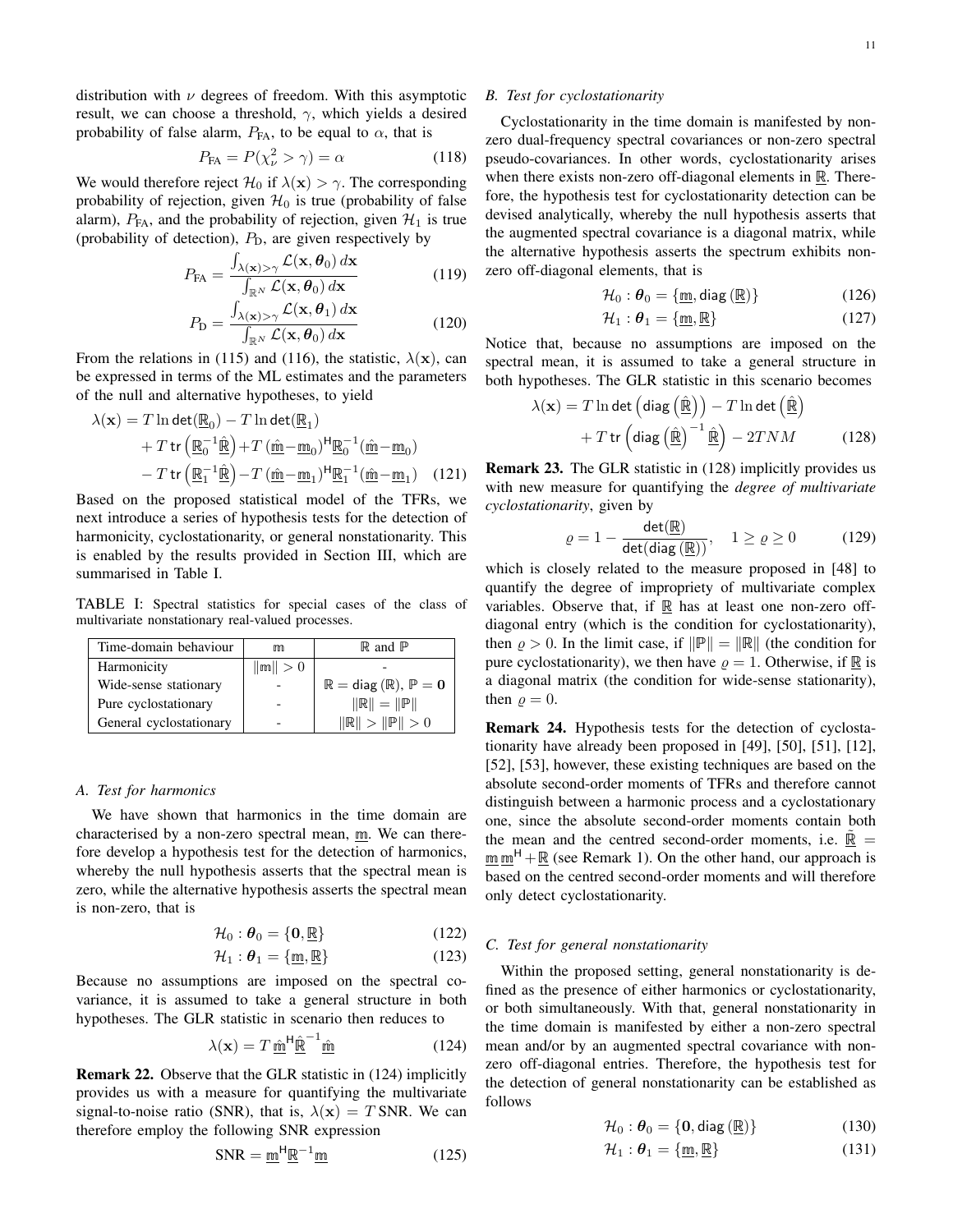In this case, the GLR statistic takes the form

$$
\lambda(\mathbf{x}) = T \ln \det \left( \text{diag} \left( \hat{\underline{\mathbb{R}}} \right) \right) - T \ln \det \left( \hat{\underline{\mathbb{R}}} \right) + T \text{tr} \left( \text{diag} \left( \hat{\underline{\mathbb{R}}} \right)^{-1} \left( \hat{\underline{\mathbb{m}}} \hat{\underline{\mathbb{m}}}^H + \hat{\underline{\mathbb{R}}} \right) \right) - 2 T N M \quad (132)
$$

Remark 25. Following on from Remark 24, the proposed hypothesis test for the detection of general cyclostationarity is closely related to the existing tests for cyclostationarity which employ the absolute second-order moment,  $\mathbb{R} = \text{mm}^H + \mathbb{R}$ . Observe that the absolute second-order moment also appears in the GLR statistic in (132).

For each of the proposed hypothesis tests, the degrees of freedom parameter,  $\nu$ , takes the form

$$
\nu = \begin{cases} NM, & \text{test for harmonics,} \\ \frac{1}{2} (3N^2M^2 - NM), & \text{test for cyclostationarity, (133)} \\ \frac{1}{2} (3N^2M^2 + NM), & \text{test for nonstationarity.} \end{cases}
$$

#### *D. Receiver operating characteristics (ROC)*

From the definitions of  $P_{FA}$  and  $P_D$  in (119)-(120), an increase in the decision threshold,  $\gamma$ , will result in a decrease in both the probabilities of false alarm and detection. We therefore investigated the achievable  $(P_D, P_{FA})$  pairs for each of the proposed hypothesis tests by varying the value of γ on the so called *receiver operating characteristic* (ROC) curves. The ROC curves of the GLRT detectors for harmonics, cyclostationarity and general nonstationarity are respectively shown in Fig.  $7(a)$ , Fig.  $7(b)$  and Fig. 8.

For each of the hypothesis tests, the probabilities,  $P_{FA}$  and  $P_D$ , of the associated GLRT detector were evaluated over 1000 independent Monte Carlo simulations using the sampling procedure given in Section IV-C. The dimensionality of the multivariate nonstationary process,  $\mathbf{x}(t) \in \mathbb{R}^N$ , was set to  $N = 10$  and the number of samples in each signal realisation was  $T = 500$ . The spectral moments of the sampled signal were chosen arbitrarily to be non-zero, that is,  $\|\mathbf{m}\| > 0$ ,  $\|\mathbb{R}\| > 0$  and  $\|\mathbb{P}\| > 0$ , unless stated otherwise.

#### VII. CONCLUSIONS

A class of multivariate spectral representations of realvalued nonstationary processes has been introduced. This has been achieved based on their time-frequency representation (TFR) being general complex Gaussian distributed. In this way, various nonstationary time-domain signal properties have been naturally parametrized by the first- and second-order moments of the TFRs. The maximum likelihood estimator of these spectral moments has also been derived and employed within a GLRT for nonstationarity detection. Simulation examples have demonstrated the benefits of the proposed framework over existing ones for spectral analysis in low-SNR environ-



Fig. 7: The ROC curves for the proposed hypothesis tests. (a) The ROC curves of the GLRT detector for harmonics proposed in Section VI-A, evaluated from signals with varying SNRs in the range  $[-20, 0]$  dB. (b) The ROC curves of the GLRT detector for cyclostationarity proposed in Section VI-B, evaluated from signals with varying measures of cyclostationarity,  $\rho$ , in the range [0, 0.5].



Fig. 8: The ROC curves for the proposed hypothesis tests. (a) The ROC curves of the GLRT detector for general nonstationarity proposed in Section VI-C. (a) ROC curves evaluated from signals with varying SNRs in the range  $[-20, 0]$  dB in the absence of cyclostationarity,  $\rho = 0$ . (b) ROC curves evaluated from signals with varying SNRs in the range  $[-20, 0]$  dB in the presence of cyclostationarity,  $\rho = 0.25$ . (c) ROC curves evaluated from signals with varying  $\rho$  in the range [0, 0.5] in the absence of harmonics,  $m = 0$ . (d) ROC curves evaluated from signals with varying  $\rho$  in the range  $[0, 0.5]$  in the presence of harmonics,  $SNR = -10$  dB.

#### **REFERENCES**

- [1] B. Picinbono, "On circularity," *IEEE Transactions on Signal Processing*, vol. 42, no. 12, pp. 3473–3482, 1994.
- [2] D. J. Edelblute, "Noncircularity," *IEEE Signal Processing Letters*, vol. 3, no. 5, pp. 156–157, 1996.
- [3] B. Picinbono, "Second-order complex random vectors and normal distributions," *IEEE Transactions on Signal Processing*, vol. 44, no. 10, pp. 2637–2640, 1996.
- [4] P. J. Schreier and L. L. Scharf, "Stochastic time-frequency analysis using the analytic signal: Why the complementary distribution matters," *IEEE Transactions on Signal Processing*, vol. 51, no. 12, pp. 3071–3079, 2003.